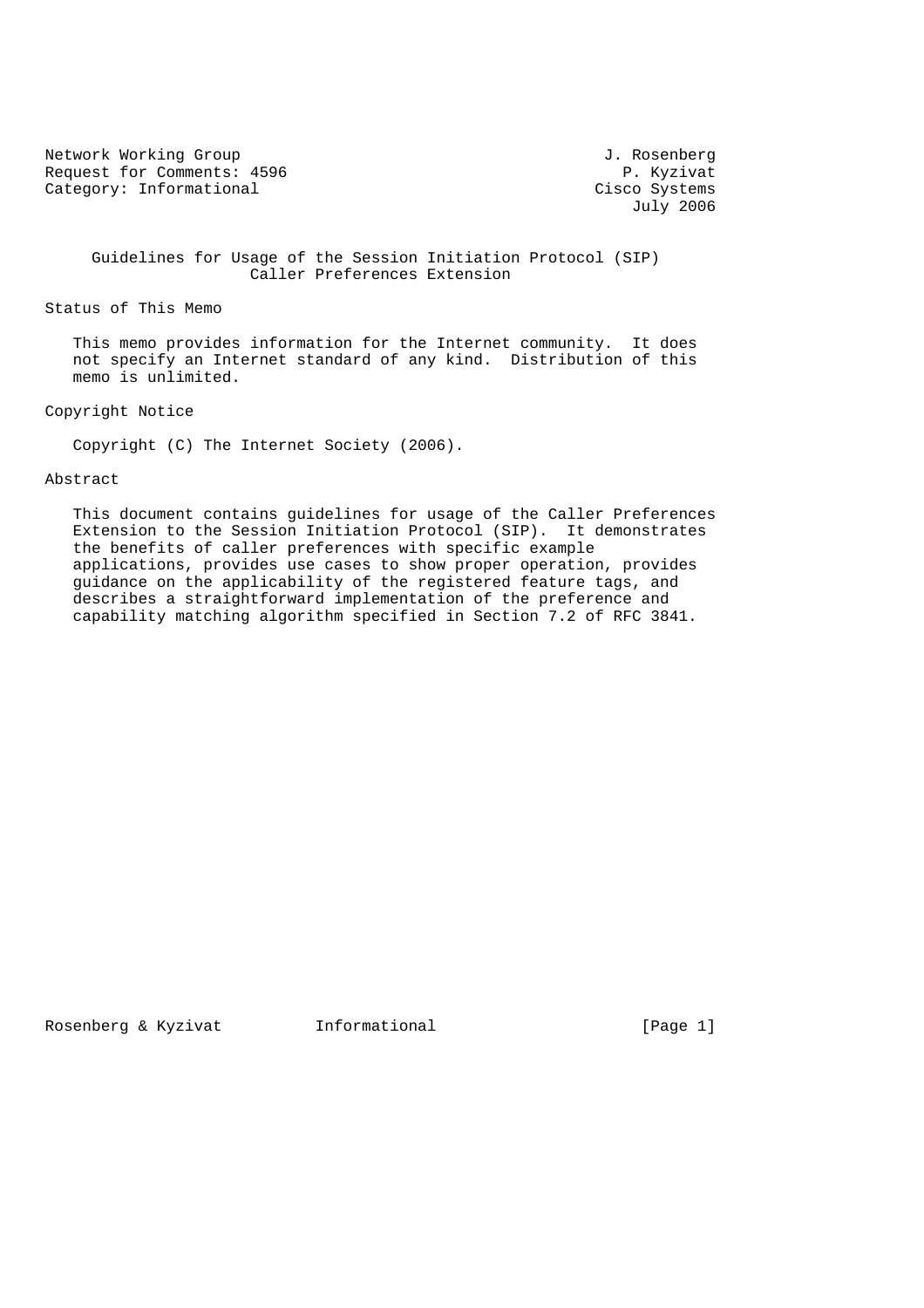## Table of Contents

| 3.1. Routing of INVITE and MESSAGE to Different UA 8     |
|----------------------------------------------------------|
|                                                          |
|                                                          |
| 3.2. Single Contact Not Matching Implicit Preferences 10 |
|                                                          |
|                                                          |
|                                                          |
|                                                          |
|                                                          |
|                                                          |
|                                                          |
|                                                          |
|                                                          |
|                                                          |
|                                                          |
|                                                          |
|                                                          |
|                                                          |
| 3.7. Third-Party Call Control: Forcing Media 16          |
|                                                          |
|                                                          |
| 3.8. Maximizing Media Overlaps 17                        |
|                                                          |
|                                                          |
|                                                          |
|                                                          |
|                                                          |
|                                                          |
|                                                          |
|                                                          |
|                                                          |
|                                                          |
|                                                          |
|                                                          |
|                                                          |
|                                                          |
|                                                          |
|                                                          |
|                                                          |
|                                                          |

Rosenberg & Kyzivat 1nformational (Page 2)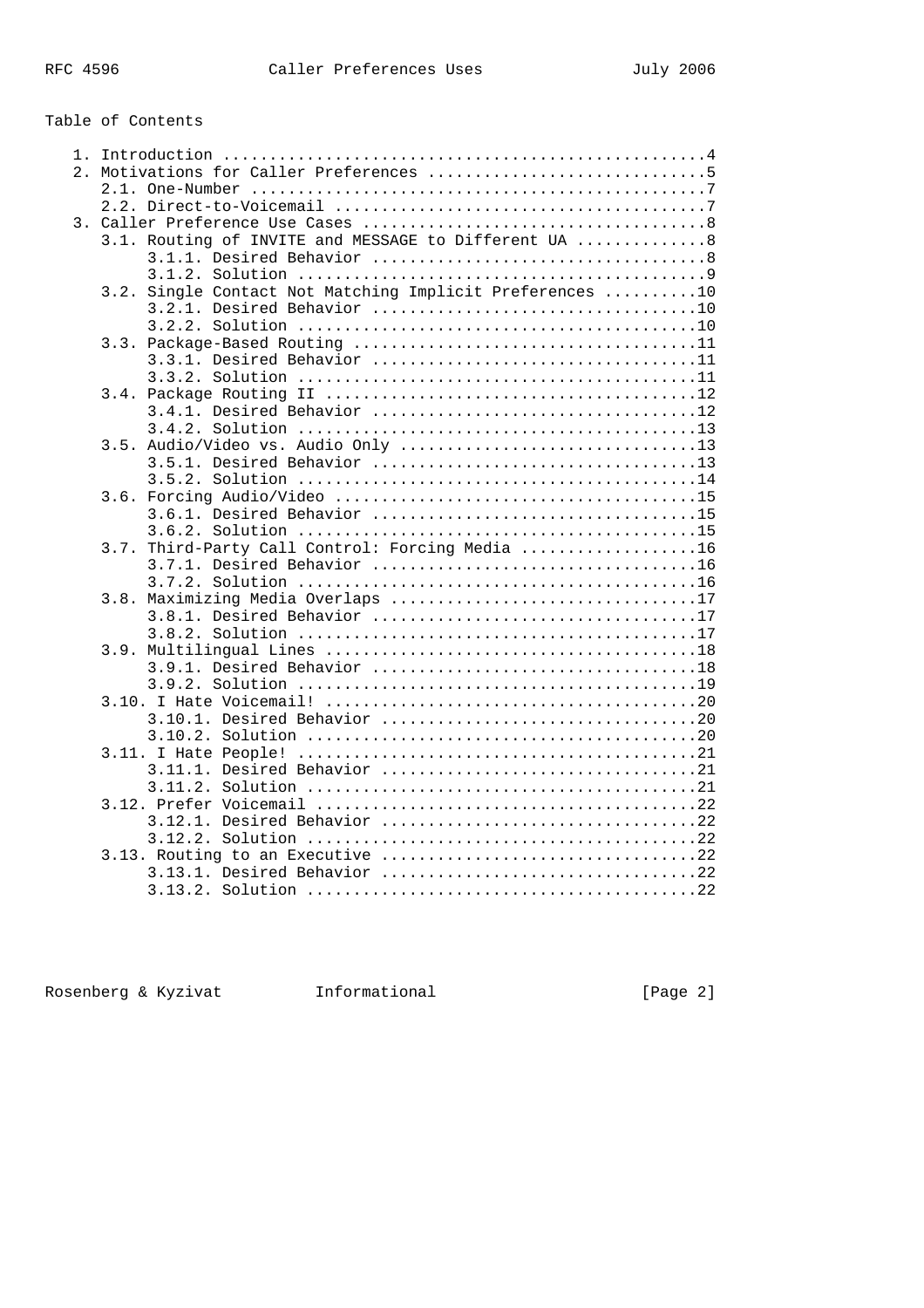|  | 3.15.1. Desired Behavior 24                               |
|--|-----------------------------------------------------------|
|  |                                                           |
|  |                                                           |
|  |                                                           |
|  |                                                           |
|  |                                                           |
|  |                                                           |
|  |                                                           |
|  | 3.18. The Number You Have Called, Take Two 27             |
|  |                                                           |
|  |                                                           |
|  |                                                           |
|  | 3.19.1. Desired Behavior 28                               |
|  |                                                           |
|  |                                                           |
|  |                                                           |
|  |                                                           |
|  |                                                           |
|  |                                                           |
|  |                                                           |
|  |                                                           |
|  |                                                           |
|  | 6. Example of Implementation of Preference and Capability |
|  |                                                           |
|  | 6.1. Extracting a Feature Set from a Header 34            |
|  | 6.2. Extracting Values from a Feature Parameter 35        |
|  | 6.3. Comparing Two Value-Ranges 36                        |
|  | 6.4. Feature Set to Feature Set Matching 36               |
|  | 6.5. Selecting and Ordering Contacts Based on Caller      |
|  |                                                           |
|  | 6.5.1. Reject-Contact Processing 37                       |
|  | 6.5.2. Accept-Contact Processing 37                       |
|  |                                                           |
|  |                                                           |
|  |                                                           |

Rosenberg & Kyzivat 1nformational (Page 3)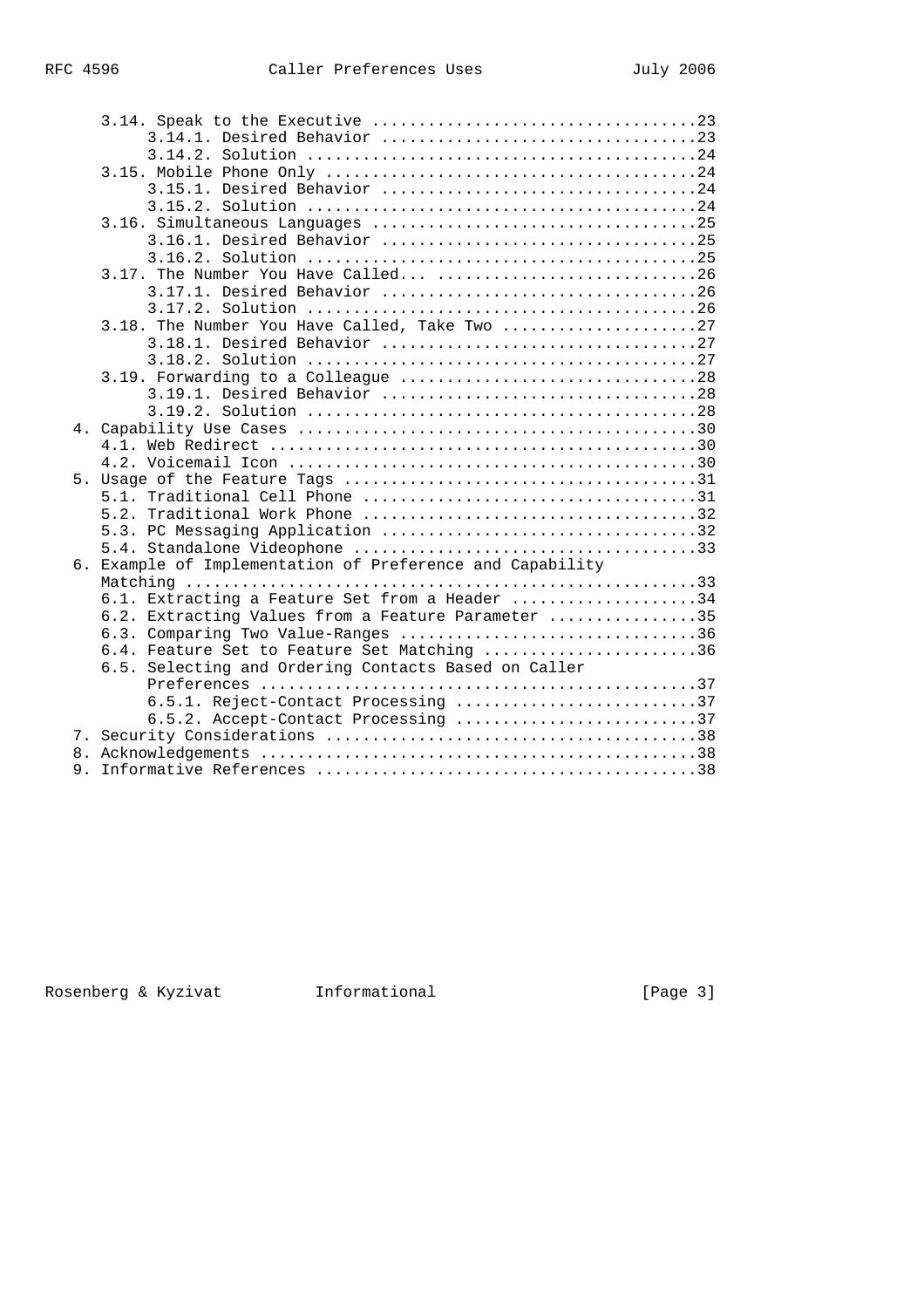## 1. Introduction

 The Session Initiation Protocol (SIP) [1] extension for Callee Capabilities [2] describes mechanisms that allow a UA (User Agent) to register its capabilities in a REGISTER request. A caller can express preferences, either explicitly or implicitly, about how that request is to be handled. This is accomplished with the Accept- Contact and Reject-Contact header fields described in Caller Preferences for the Session Initiation Protocol[3].

 The caller preferences extension can serve as a useful tool for supporting many applications. However, its generality makes it difficult to use correctly and effectively in any one situation. To remedy that, this document serves as a compendium of examples of the usage of the caller preferences extension.

 NOTE: This document is intended to assist the reader in understanding RFCs 3840 and 3841. It is not intended to serve as a substitute for reading those documents. The examples presented in this document cannot be fully understood without awareness of the mechanisms defined in RFCs 3840 and 3841.

 First, Section 2 demonstrates the benefits of using caller preferences by describing several concrete applications that are enabled by the extension. Section 3 describes a set of detailed use cases for expressing caller preferences. Each use case presents a situation, describes how caller preferences can be used to handle the requirements for the situation, and verifies that the desired behavior occurs by showing the results of the matching operation. These use cases validate that the caller preferences specification is complete and capable of meeting a specific set of requirements. Since the caller preferences specification predates the SIP change process [4], no requirements document was ever published for it. To some degree, this document "backfills" requirements. However, this is not an academic exercise only, since the use cases described here did result in changes in the caller preferences document as it evolved. These use cases also help implementors figure out how to use caller preferences in their own applications.

 Section 4 discusses applications for the callee capabilities specification. Section 5 discusses the example registrations of the feature tags described in [2]. Proper usage of the caller preferences extension depends on proper interpretation of the semantics of these tags. More detail is provided on the tags, and example registrations are included that show typical usage.

Rosenberg & Kyzivat 1nformational (Page 4)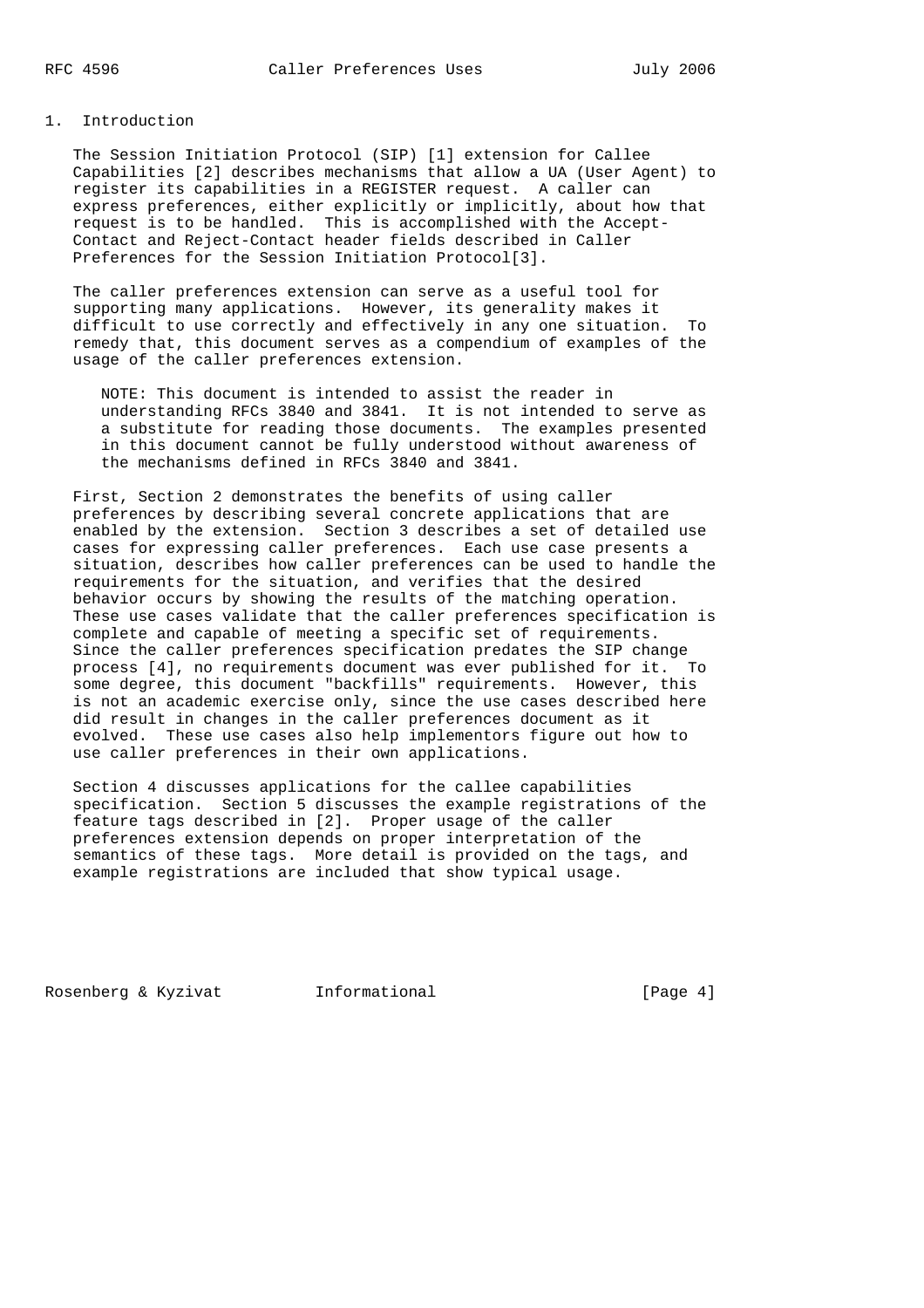Section 6 outlines an implementation approach to the matching algorithm that doesn't require RFC 2533 [6] to be implemented in all its generality.

2. Motivations for Caller Preferences

 At its core, SIP is a protocol that facilitates rendezvous of users. The caller and callee need to meet up in order to exchange session information, so that they may communicate. The rendezvous process is complicated by the fact that a user has multiple points of attachment to the network. A called user (callee) can have a cell phone, a PDA, a work phone, a home phone, and one of several PC-based communications applications. When someone calls that user, to which of these devices is the call routed?

 Certainly, the call can be routed to all of them at the same time, a process known as parallel forking. However, that is not always the desired behavior. Users may prefer that their registered devices be tried in a particular order. As an example, a user might prefer that his cell phone ring first, and if no one answers, that his work phone ring next. Another user might prefer that her cell phone ring first, and then her home and work phones ring at the same time, and then, if no one answers either of those, that the call be forwarded to voicemail. These variations are all referred to as find-me/ follow-me features.

 SIP supports find-me/follow-me features in many ways. The most basic is through the SIP registration process. Each device at which a user can be contacted registers to the network. This registration associates the device with the canonical name of the user, called the address-of-record (AOR), which is a SIP URI. Each registration can include a preference value, indicating the relative preference for receiving calls at that device, compared to other devices. When someone makes a call to the AOR, proxies compliant to RFC 3261 will try the registered devices in order of preference, unless administrative policy overrides user preferences.

 Preference values in SIP registrations can only provide basic find me/follow-me features. To support more complex features, the Call Processing Language (CPL) [5] has been specified. It is an XML script that provides specific call routing instructions. Users can upload these scripts to the network, instructing the servers how calls should be routed. As an example, a CPL script can instruct a proxy to route a call to the work phone during work hours (9 am - 5 pm) and then to the cell phone after hours, unless the call is from a family member, in which case it always goes to the cell phone.

Rosenberg & Kyzivat Informational (Page 5)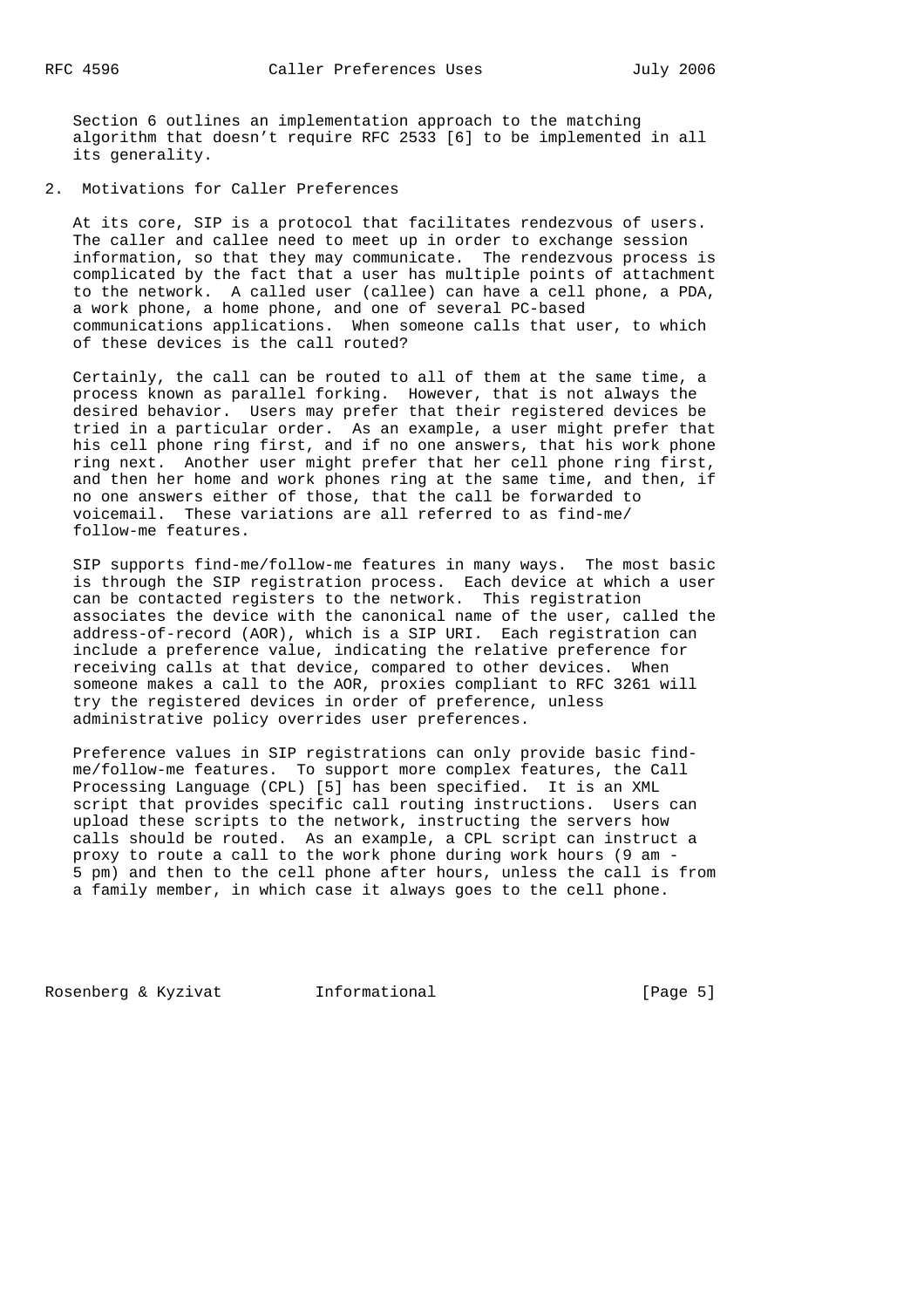It is important to note that both CPL scripts and preference values in registrations describe operation of a service from the perspective of the called party. That is, they describe how a call made to the called party should be routed by the network. However, the called party is not the only one with preferences. A caller will also have preferences for how they want their call to be routed. As an example, a caller will often want to reach a user on their cell phone. In the current telephone network, this is accomplished by requiring a user to have a separate number for each device. This way, when a caller wishes to reach the cell phone, they dial the number for the cell phone. This requires users to maintain lists of potential reach numbers for a user, and then select the appropriate one. A far better approach is for a user to maintain a single address-of-record. When someone wishes to reach them on their cell phone, they call the AOR, but indicate a preference for the call to be routed to the cell phone.

 A caller may actually have a wide variety of preferences for how a call should be routed. They may prefer to go right to voicemail. They may prefer never to reach voicemail. The may prefer to reach the user on a device that supports video (because a video-conference is desired). They may wish to reach a device that has an attendant who can answer if the user is not there.

 The SIP caller preferences extension allows a caller to express these preferences for the way in which their calls are handled. These preferences are expressed in terms of properties of the desired device. These properties are name-value pairs that convey some kind of information about a device. One example is the property "mobility", which can have the values "mobile" or "fixed". When a caller wishes to reach a cell phone, they include information in their call setup request (the INVITE method) which indicates that the call should be routed to a device that has the property "mobility" set to "mobile". When devices register to the network, they include their properties (also known as callee capabilities) as part of the registration. In this way, a proxy can match the caller's preferences against the capabilities of the various devices registered to the user and route the call appropriately.

 While this document addresses the preferences of a caller, it does so from the perspective of a SIP User Agent representing the caller. Caller preferences are herein represented via syntactic elements placed in a SIP request. This document does not attempt to address how preferences might be conveyed by a human user to the User Agent. Thus this document is likely to be of most value to the developer of a User Agent.

Rosenberg & Kyzivat Informational (Page 6)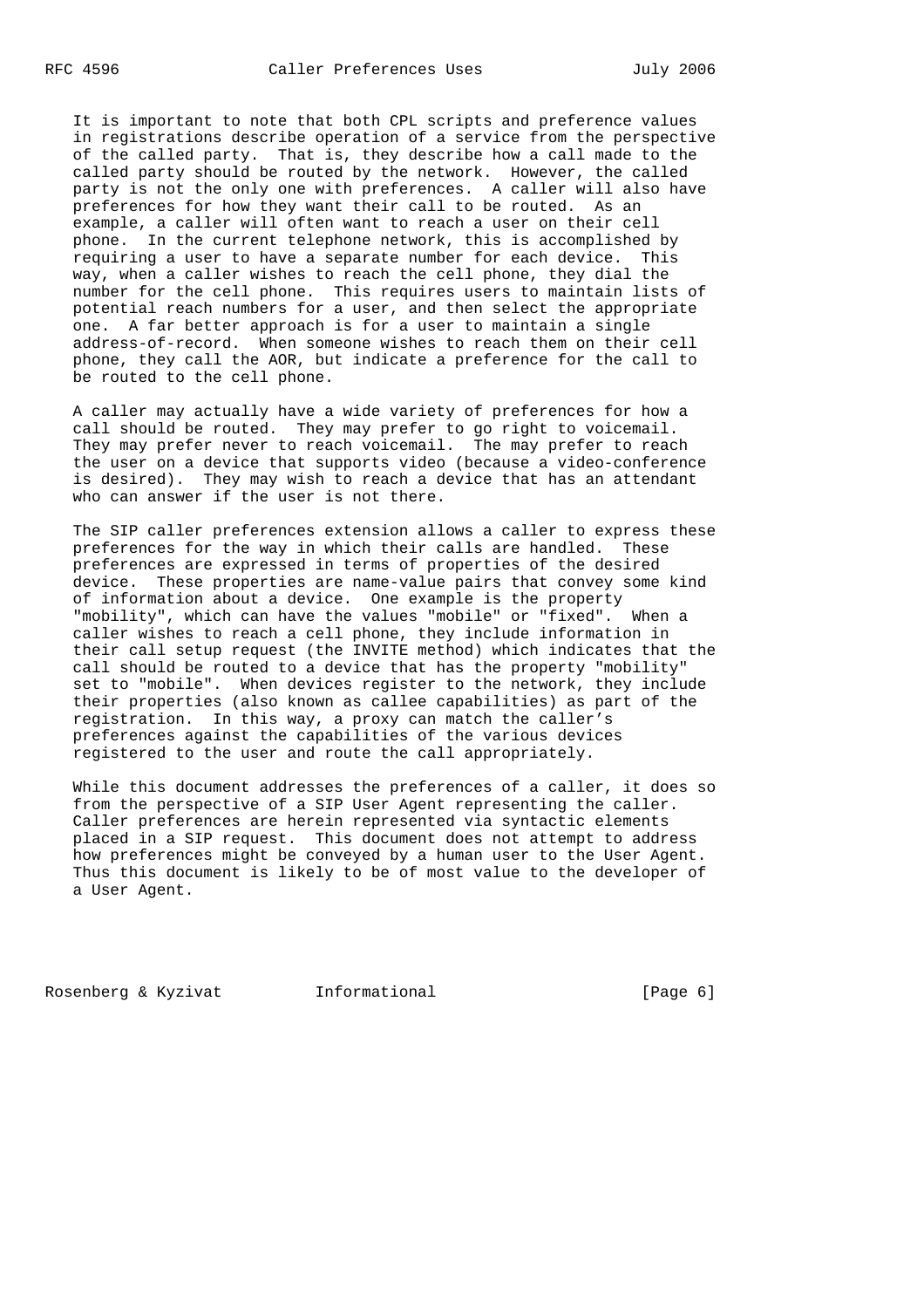The caller preferences extension can support a wide variety of call routing applications and features. Two particularly important examples are "one-number" and "direct-to-voicemail".

## 2.1. One-Number

 In today's circuit-switched telephony networks, users have multiple devices, and each device is associated with its own phone number. A user will typically list all of these numbers on a business card: cell phone, work phone, home office phone, and so on. Other users need to store and manage all of these numbers. It is difficult to keep these numbers complete and up-to-date. Worse, when you want to call someone, you need to pick a number to try. Sometimes, you want a specific device (the cell phone); and other times, you just want to reach them wherever they are. In the latter case, a user is forced to try each number, one at a time. This is inefficient, and difficult to do while driving, for example.

 As an alternative, a user can have a single address. This is the one and only address they give out to other users on their business cards. If a caller wishes to reach that user on their cell phone, they select that one address, and then access a pull-down menu of device types. This menu would include home phone, work phone, and cell phone. The caller can select cell-phone, and then the call is placed to the cell phone. There is no need to manage or maintain more than one number for the user -- a single number will suffice.

 If, on the other hand, the caller wishes to reach the user wherever they are, they make a call to that one number without a selection of a preferred device. The network will ring all devices at the same time, and therefore reach the user as fast as possible.

 This one-number service makes use of caller preferences. To express a preference for the cell phone, the caller's device would include a header in the SIP INVITE request, indicating a desire to reach a device with "mobility" equal to "mobile".

#### 2.2. Direct-to-Voicemail

 Frequently, a busy executive on the road wants to quickly pass a message to a colleague by voice. As an example, a boss might want to instruct an employee to call a specific customer and resolve a pending issue. In such a case, the user doesn't actually want to talk to the person; they just want to leave a voice message. Having a phone conversation may require too much time, whereas a voice message can be quick and to the point. The voice message can also serve as a record of exactly what is desired, whereas a fleeting voice conversation can be forgotten or misremembered.

Rosenberg & Kyzivat 1nformational (Page 7)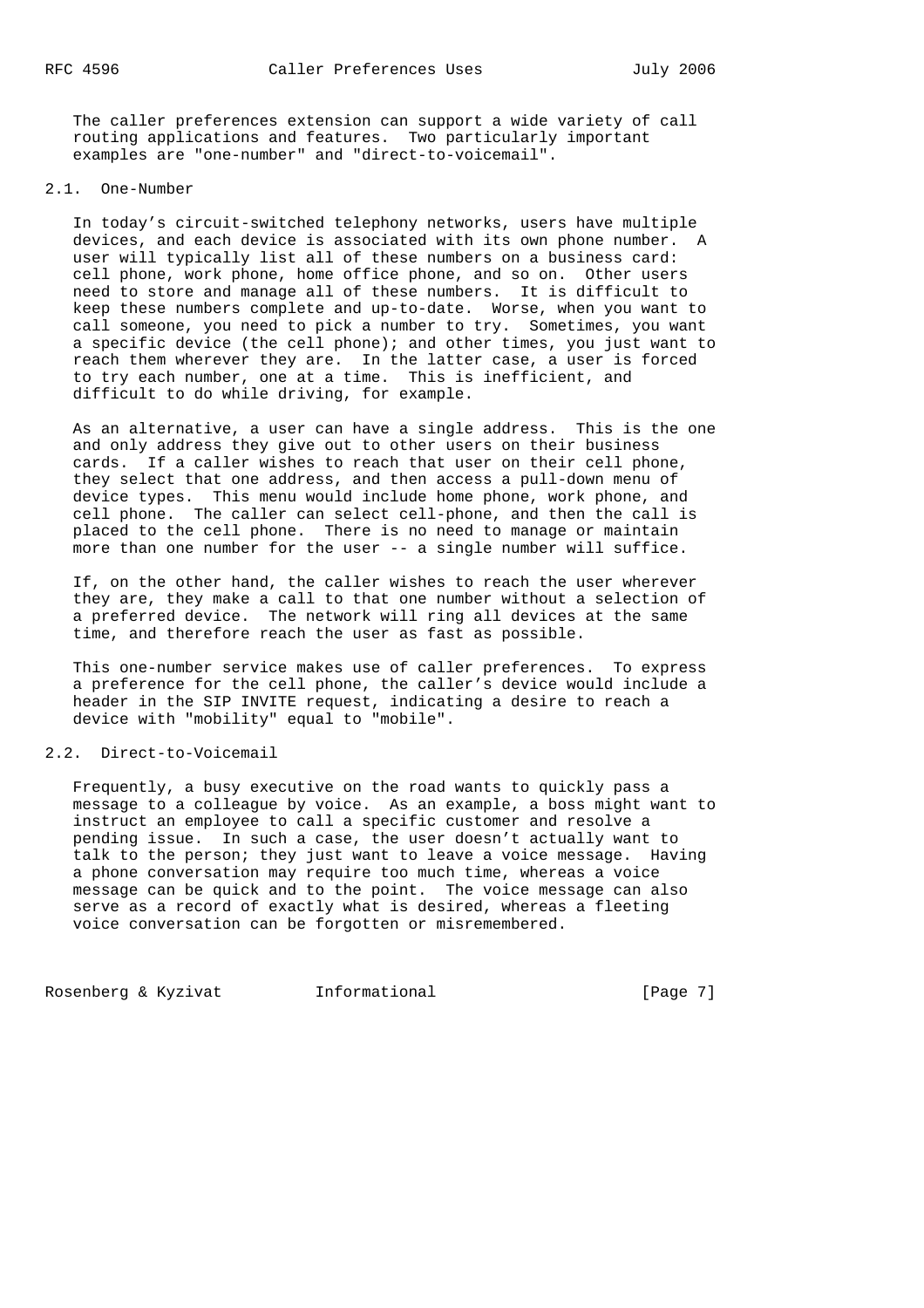In today's circuit-switched telephone networks, there is often no way to go directly to someone's voicemail and leave a message. Sometimes, you can dial the main number for the voicemail system, enter in the extension of the desired party, and leave a message by entering a specific prompt. This is time consuming, and requires the caller to know the main voicemail number.

 Instead, an address book in a cell phone can have an option called "leave voice message", available for each entry in the address book. When this option is selected, a call is made directly to the voicemail for that user, which immediately picks up and prompts for a message. In fact, a rapid greeting is played, so that the caller can go directly to the recording procedure.

 This saves time for the caller, making it very easy to quickly leave recorded messages for a large number of people.

 This feature is possible using the caller preferences extension. When the user selects the "leave voice message" option, the phone sends a SIP INVITE request, and includes a caller preferences header field that indicates a preference for devices whose "msgserver" attribute has a value of "true". This will cause the proxy to route the call directly to a registered voicemail service. Furthermore, the voicemail server will see that the caller asked to go directly to voicemail, and can therefore play an abbreviated greeting explicitly designed for this case.

3. Caller Preference Use Cases

 Each use case is described as a situation along with a desired behavior. Then, it demonstrates how the various caller preferences headers and the proxy processing logic would result in the appropriate decision.

3.1. Routing of INVITE and MESSAGE to Different UA

3.1.1. Desired Behavior

 Address of Record (AOR) Y has two contacts, Y1 and Y2. Y1 is a phone and supports the standard operations INVITE, ACK, OPTIONS, BYE, and CANCEL but does not support MESSAGE, whereas Y2 is a pager and supports only OPTIONS and MESSAGE. Caller X wants to send pages to Y. There is a lot of traffic in the network of both calls and pages, so there is a goal not to unnecessarily fork messages to devices that can't support them. So, this is done by ensuring that INVITEs of Y are delivered only to Y1, while MESSAGEs to Y are delivered only to Y2.

Rosenberg & Kyzivat 1nformational (Page 8)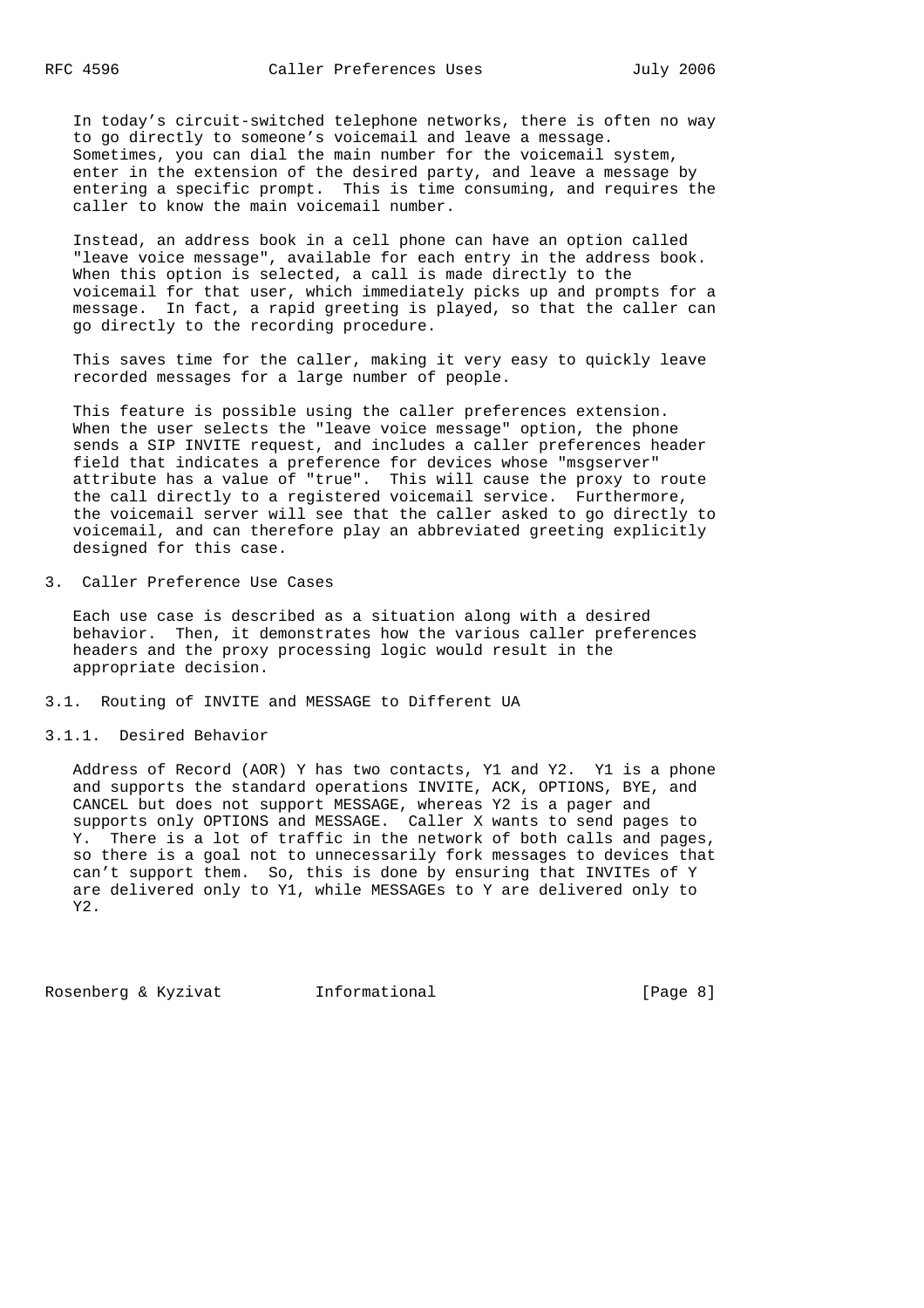# 3.1.2. Solution Y1 will create a registration that looks like, in part: REGISTER sip:example.com SIP/2.0 To: sip:Y@example.com Contact:<sip:Y1@pc.example.com> ; methods="INVITE, ACK, OPTIONS, BYE, CANCEL" ;uri-user="<Y1>" ;uri-domain="example.com"

;audio

 ;schemes="sip" ;mobility="mobile"

Y2 will create a registration that looks like, in part:

```
 REGISTER sip:example.com SIP/2.0
 To: sip:Y@example.com
 Contact: <sip:Y2@pc.example.com>
   ;methods="OPTIONS,MESSAGE"
   ;uri-user="<Y2>"
   ;uri-domain="example.com"
   ;+sip.message
   ;schemes="sip,im"
   ;mobility="mobile"
```
 When a UAC (User Agent Client) sends an INVITE, it will arrive at the proxy for example.com. There are no caller preferences in the request. However, per Section 7.2.2 of [3], the proxy will construct an implicit require-flagged Accept-Contact preference that looks like:

(& (sip.methods="INVITE"))

 Applying the matching algorithm of RFC 2533 [6] to this feature set and those registered by Y1 and Y2, the feature set of Y1 alone matches. Because the Accept-Contact predicate has its require flag set, Y2 is discarded, and the INVITE is routed to Y1.

 If the request was MESSAGE, the proxy constructs an implicit Accept- Contact preference with its require flag set (require-flagged) that looks like:

(& (sip.methods="MESSAGE"))

 which matches the feature set of Y2, but not Y1. Thus, Y1 is discarded, and the request is routed to Y2.

Rosenberg & Kyzivat Informational (Page 9)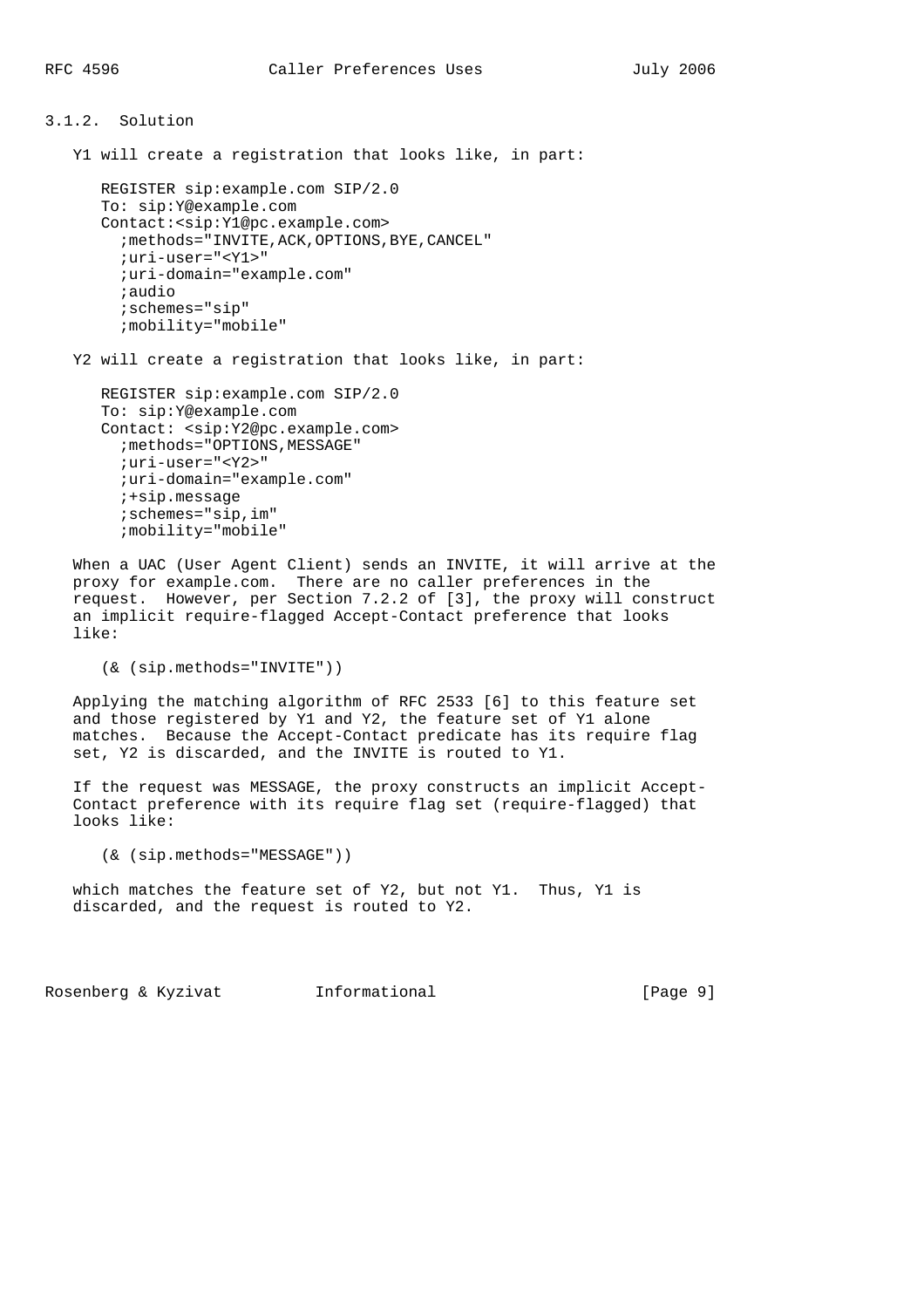3.2. Single Contact Not Matching Implicit Preferences

3.2.1. Desired Behavior

 AOR Y has a single contact, Y1. It's a phone, and therefore supports the standard operations INVITE, ACK, OPTIONS, BYE, and CANCEL but does not support MESSAGE. A caller X sends a MESSAGE request. The desired behavior is that the request is still routed to the solitary contact so that it can generate a 405 response.

3.2.2. Solution

 The single contact Y1 will generate a registration that looks like, in part:

```
 REGISTER sip:example.com SIP/2.0
 To: sip:Y@example.com
 Contact: <sip:Y1@pc.example.com>
   ;methods="INVITE,ACK,OPTIONS,BYE,CANCEL"
   ;uri-user="<Y1>"
   ;uri-domain="example.com"
   ;audio
   ;schemes="sip"
   ;mobility="fixed"
   ;class="personal"
```
 X sends a MESSAGE request. There are no explicit caller preferences. This results in an implicit require-flagged Accept-Contact preference:

(& (sip.methods="MESSAGE"))

 Since Y1 doesn't match and the Accept-Contact predicate is require flagged, it is discarded. However, according to section 7.2.4 of RFC 3841, if there are no matching targets, the original target set is used. Thus, the request is sent to the one original target, Y1, as desired. Y1 then responds with a 405.

 If there were multiple contacts, and none of them matched the Accept- Contact predicate, then the original target set including all of the contacts would be restored. Then all the contacts would be processed according to Section 16.6 of RFC 3261.

Rosenberg & Kyzivat Informational [Page 10]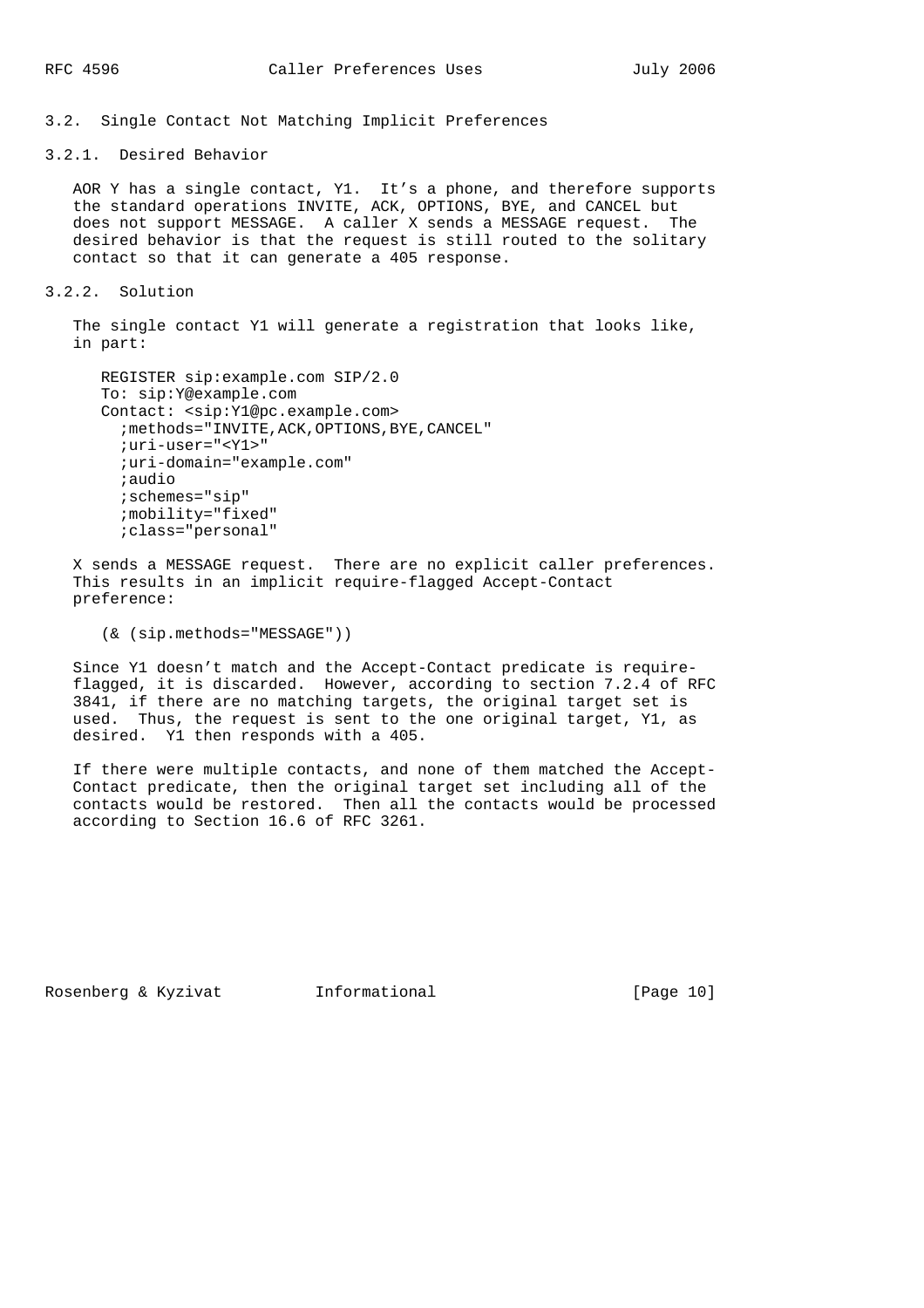#### 3.3. Package-Based Routing

```
3.3.1. Desired Behavior
```
 AOR Y has a number of contacts, Y1, Y2, ..., Yn, that can each support the standard operations INVITE, ACK, OPTIONS, BYE, and CANCEL and can also support SUBSCRIBE for the "dialog" event package [7]. Y also has another contact, Yp, that is a presence agent (PA) [8]: it can accept only SUBSCRIBE requests for the "presence" event package. The goal is for SUBSCRIBE requests for presence to be routed to Yp while INVITEs and SUBSCRIBEs for the dialog package are forked to Y1...Yn.

3.3.2. Solution

Y1..Yn will generate REGISTER requests that look like, in part:

```
 REGISTER sip:example.com SIP/2.0
 To: sip:Y@example.com
 Contact: <sip:Yi@pc.example.com>
   ;methods="INVITE,BYE,OPTIONS,ACK,CANCEL,SUBSCRIBE"
   ;events="dialog"
   ;uri-user="<Yi>"
   ;uri-domain="example.com"
   ;audio
   ;schemes="sip"
   ;mobility="fixed"
   ;class="personal"
```
and Yp will generate a REGISTER request that looks like, in part:

```
 REGISTER sip:example.com SIP/2.0
 To: sip:Y@example.com
 Contact: <sip:Yp@pc.example.com>;methods="SUBSCRIBE"
  ;events="presence"
  ;uri-user="<Yp>"
   ;uri-domain="example.com"
   ;schemes="sip,pres"
   ;mobility="fixed"
   ;class="business"
```
 A SUBSCRIBE request for presence will arrive at the proxy for example.com. Since there are no explicit preferences, it constructs an implicit require-flagged Accept-Contact preference from the request:

```
 (& (sip.methods="SUBSCRIBE") (sip.events="presence"))
```
Rosenberg & Kyzivat 1nformational [Page 11]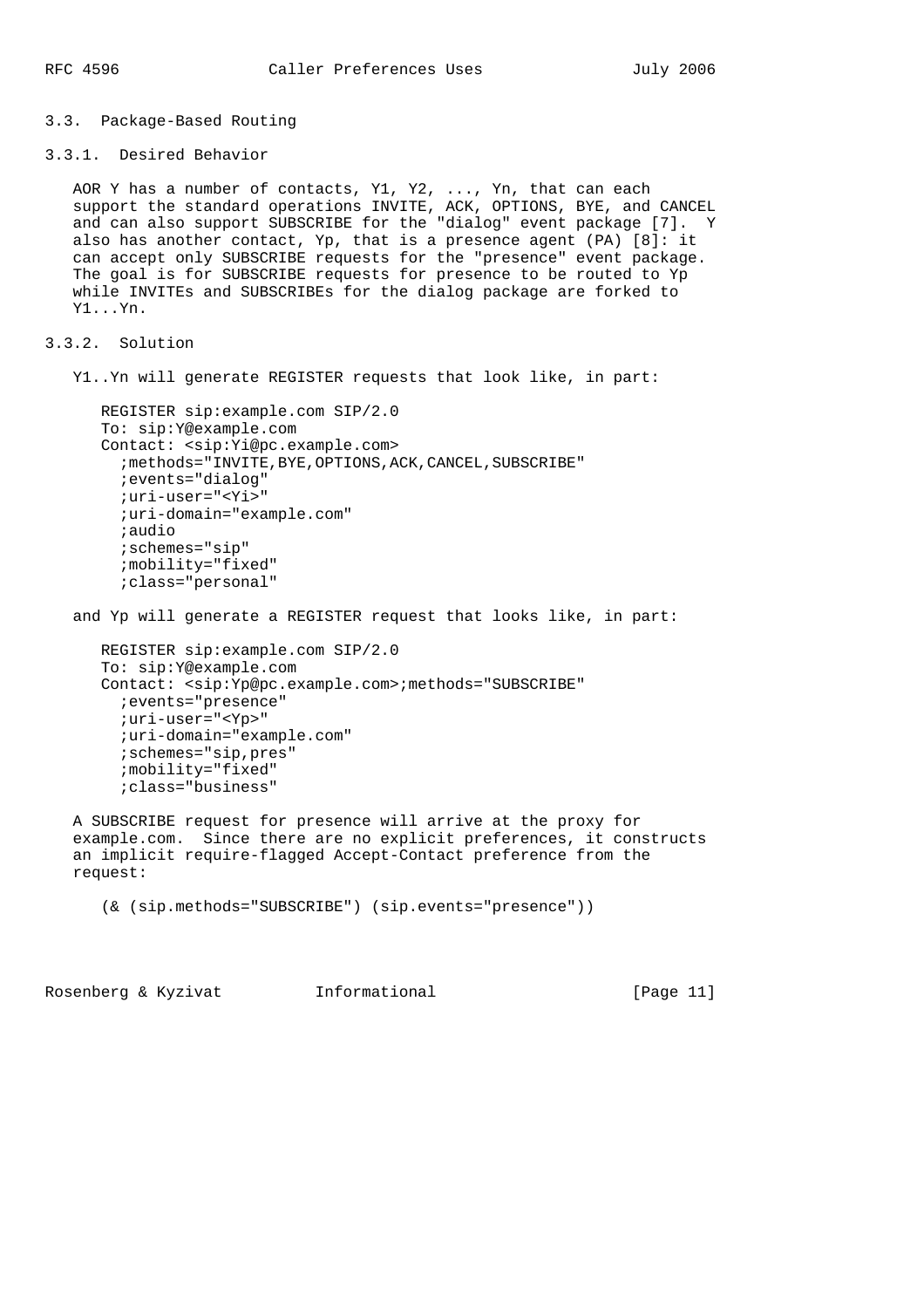Following Section 7.2.4 of RFC 3841, this feature set only matches the one registered by Yp. Because the require flag is set, the contacts which do not match are removed from the target set. Therefore, Y1..Yn are discarded. The request is sent to the remaining contact, Yp, representing the PA.

 An INVITE request without explicit preferences results in an implicit require-flagged Accept-Contact preference:

(& (sip.methods="INVITE"))

 The implicit Accept-Contact feature set matches Y1..Yn, but does not match Yp. Using the scoring algorithm from Section 7.2.4 of RFC 3841, the score for Y1..Yn against this predicate is 1.0. As a result, the caller preference Qa for each contact is 1.0. The registrations did not contain q-values, so the default q-value of 1.0 is applied to each Contact URI. Since the caller and callee preferences are the same and all equal to 1.0, there is no reordering of contacts. The result is that the proxy will consider Y1..Yn each as equally good targets for the request and possibly fork the request to each.

 A SUBSCRIBE request for the dialog event package without explicit preferences will result in an implicit require-flagged Accept-Contact preference:

(& (sip.methods="SUBSCRIBE") (sip.events="dialog"))

 This only matches Y1..Yn, so Yp is discarded, and the request is routed to the remaining contacts just as the INVITE was.

3.4. Package Routing II

```
3.4.1. Desired Behavior
```
 This case is nearly identical to that of Section 3.3. However, Y1..Yn omit the "events" feature tag from their registration. Yp registers as in Section 3.3. A SUBSCRIBE for the presence event package should still preferentially route to Yp.

Rosenberg & Kyzivat Informational [Page 12]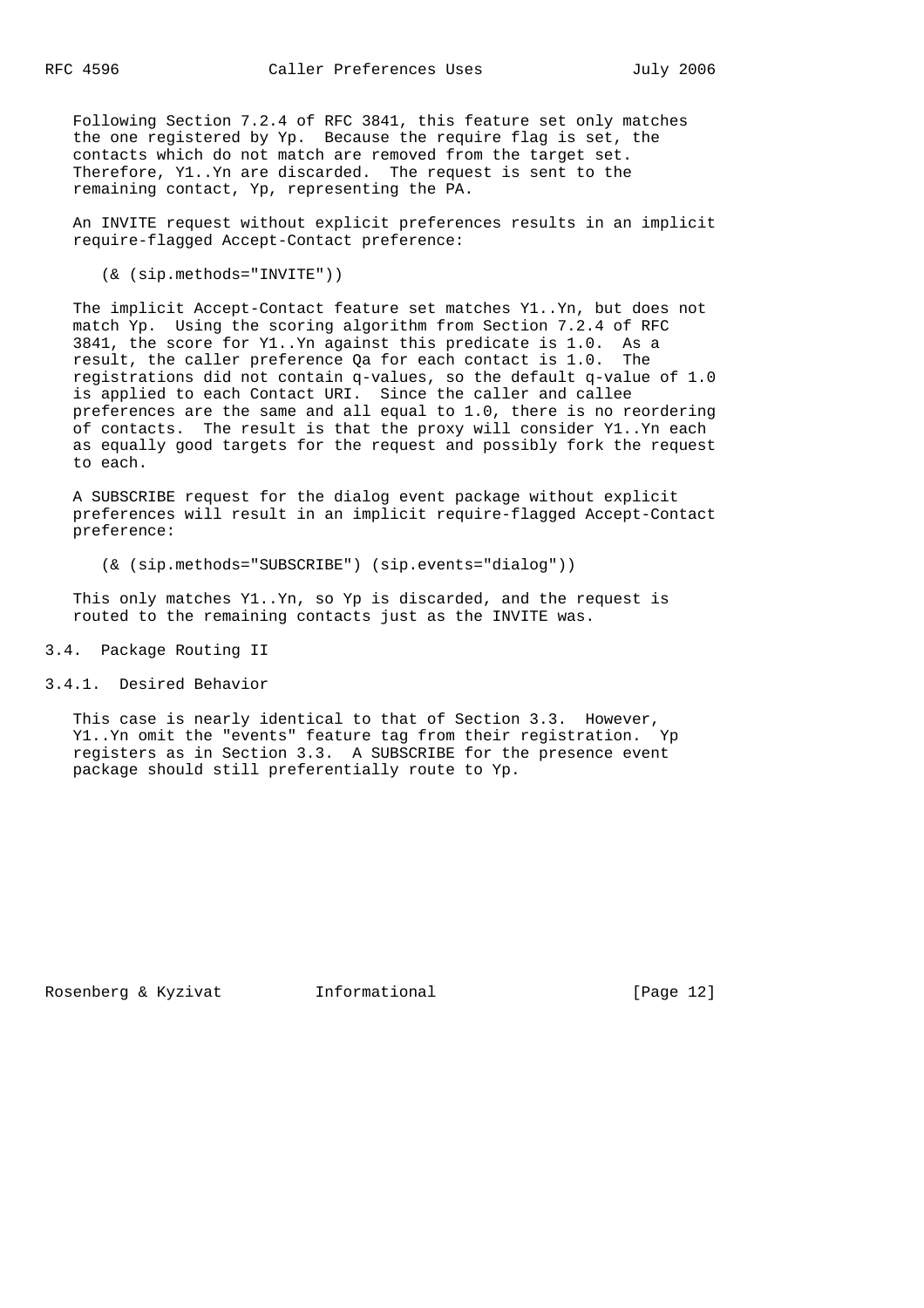## 3.4.2. Solution

The registration from Y1..Yn will look like:

```
 REGISTER sip:example.com SIP/2.0
 To: sip:Y@example.com
 Contact: <sip:Yi@pc.example.com>
   ;methods="INVITE,BYE,OPTIONS,ACK,CANCEL,SUBSCRIBE"
   ;uri-user="<Yi>"
   ;uri-domain="example.com"
   ;audio
   ;schemes="sip"
   ;mobility="fixed"
   ;class="personal"
```
 When the caller sends a SUBSCRIBE for the presence event package (without explicit preferences), the proxy computes an implicit preference:

(& (sip.methods="SUBSCRIBE") (sip.events="presence"))

 This predicate matches Y1..Yn and Yp. However, the score for Y1..Yn against this predicate is 0.5, and the score of Yp is 1.0. The result is a caller preference Qa of 0.5 for Y1..Yn, and a caller preference Qa of 1.0 for Yp. Since the callee provided no q-values, the proxy will assume a default of 1.0. Thus, all contacts are in the same equivalence class. They are then sorted by Qa, so that Yp is first, followed by Y1 through Yn. It will therefore route the request first to Yp, and if that should fail, to Y1..Yn.

3.5. Audio/Video vs. Audio Only

3.5.1. Desired Behavior

 X sends an invitation to Y to initiate an audio/video call, including both m=audio and m=video lines in the SDP. AOR Y has two contacts, Y1 and Y2. Y1 represents a normal audio phone, where Y prefers to receive their calls. It will answer an audio/video call, refusing the video. Y2 represents an audio/video phone that should only used when needed. The caller really wants the call answered by a device that supports video, but will accept an audio-only call as a second choice.

Rosenberg & Kyzivat Informational [Page 13]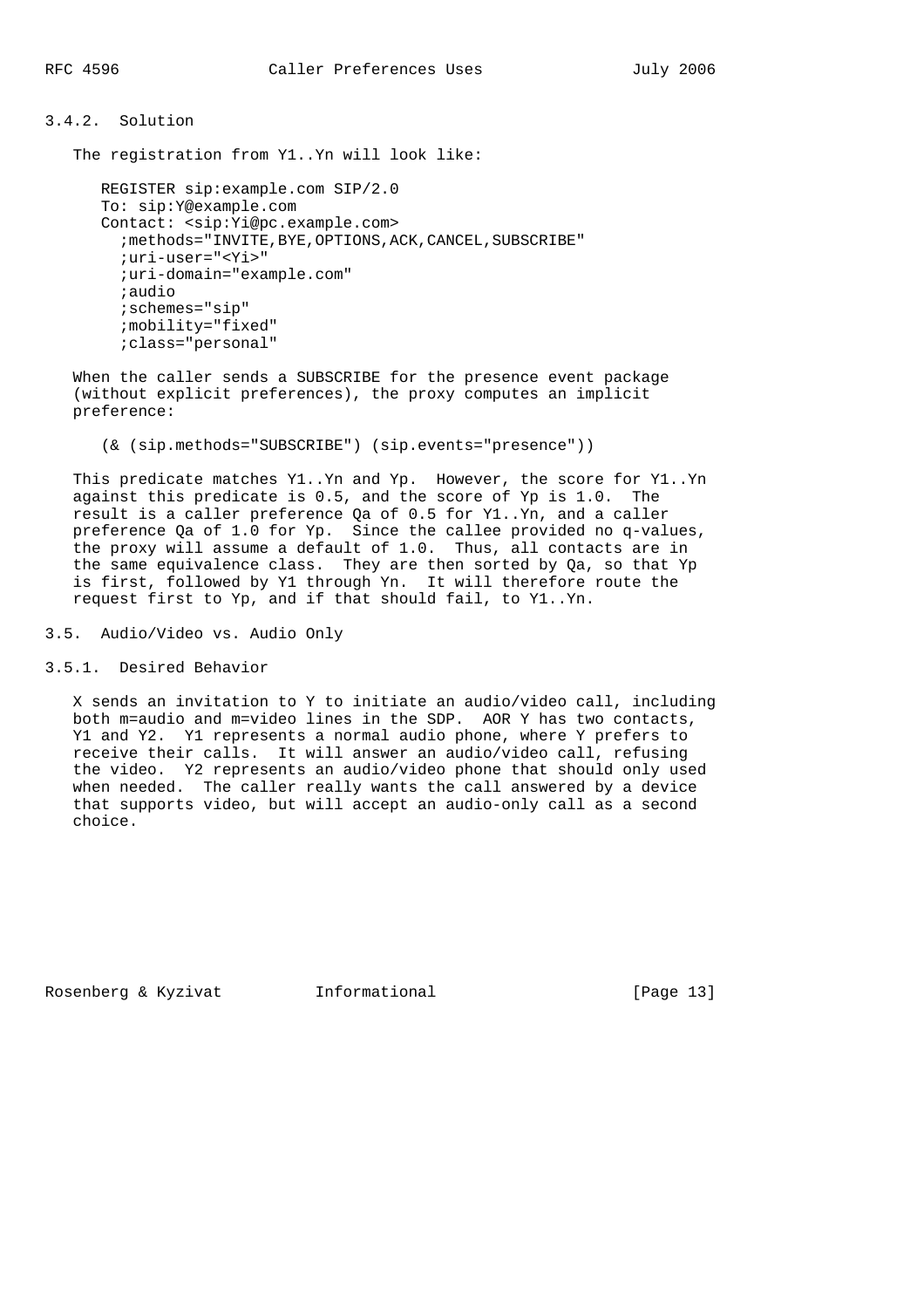```
3.5.2. Solution
    Y1 will generate a registration that looks like, in part:
       REGISTER sip:example.com SIP/2.0
       To: sip:Y@example.com
       Contact: <sip:Y1@pc.example.com>;q=1.0
        ; methods="INVITE, BYE, OPTIONS, ACK, CANCEL"
         ;uri-user="<Y1>"
         ;uri-domain="example.com"
         ;audio
         ;schemes="sip,tel"
         ;mobility="fixed"
         ;class="business"
    Y2 will generate a registration that looks like, in part:
       REGISTER sip:example.com SIP/2.0
       To: sip:Y@example.com
       Contact: <sip:Y2@pc.example.com>;q=0.6
        ; methods="INVITE, BYE, OPTIONS, ACK, CANCEL"
         ;uri-user="<Y2>"
         ;uri-domain="example.com"
         ;audio
         ;video
         ;schemes="sip,tel"
         ;mobility="fixed"
         ;class="business"
    Note the different q-values, allowing Y2 to be selected as a device
    of "last resort".
    To have the call preferentially routed to a device that supports
    video, the caller X sends an INVITE that looks like, in part:
       INVITE sip:Y@example.com SIP/2.0
       Accept-Contact: *
         ;methods="INVITE"
         ;video
    The proxy will convert this to a feature set. This feature set
    matches Y2 and Y1. However, the score for Y2 is 1.0, and 0.5 for Y1.
    The two contacts are then ordered by q-value and broken into
    equivalence classes. There are two equivalence classes, each with
```
 one contact. As a result, the caller preference values have no impact on the ordering. The call will first try the higher priority Y1, which will answer the call and reject the video stream. Thus, the desired behavior is not achieved.

Rosenberg & Kyzivat 1nformational [Page 14]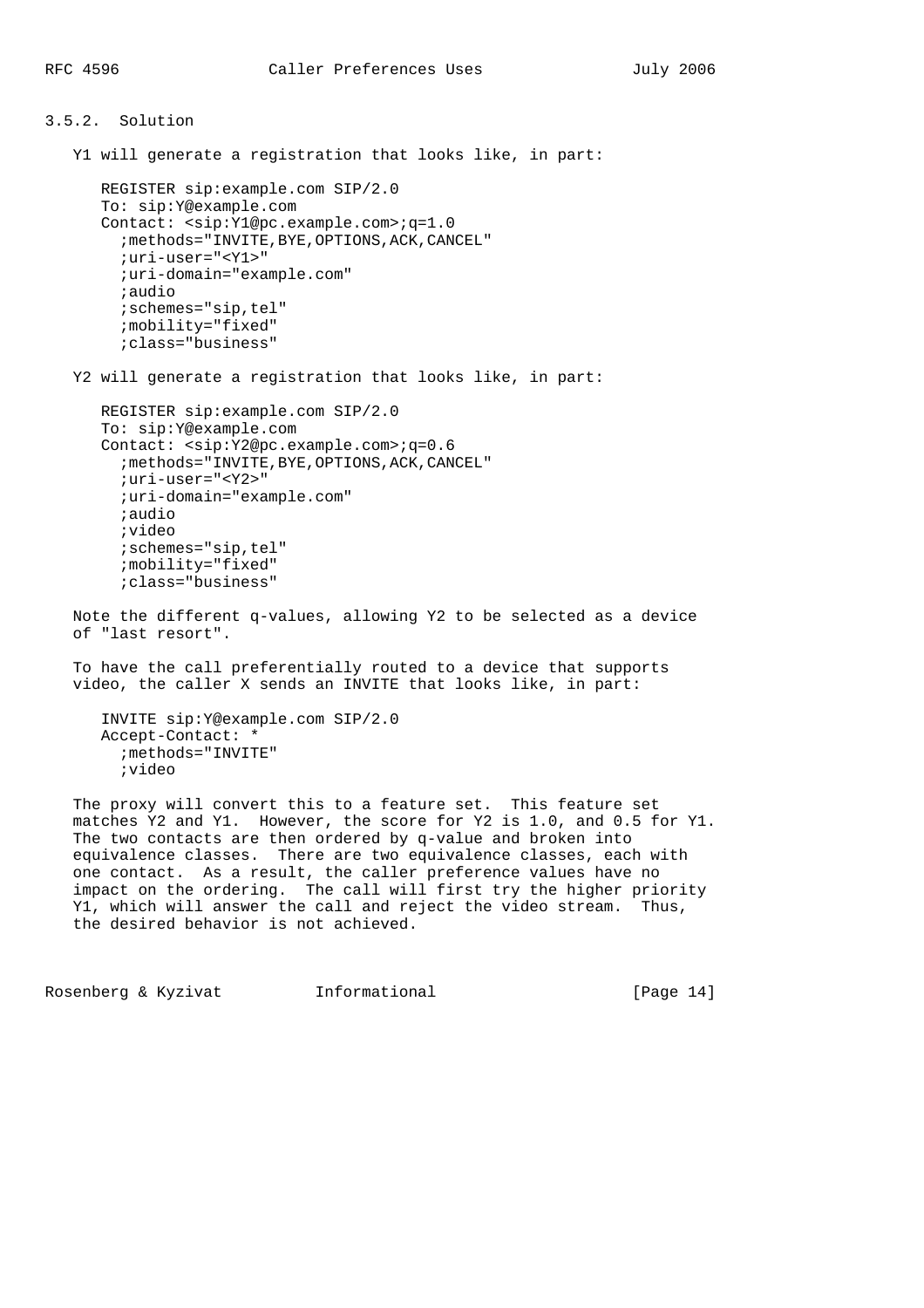The desired behavior could be achieved by adding the "explicit" and "require" tags to the Accept-Contact header field in the INVITE, as is done in Section 3.6. However, doing so may result in calls failing when they could occur, but without video. As discussed in [3], both the "require" and "explicit" tags are generally used only when the request cannot be serviced in any way unless the preferences are met. That is not the case here.

## 3.6. Forcing Audio/Video

#### 3.6.1. Desired Behavior

 This case is similar to that of Section 3.5. However, X requires an audio/video call and would like the call to fail if this is not possible, rather than succeed with audio only.

3.6.2. Solution

 The solution is similar to that of Section 3.5; however, the Accept- Contact header field now includes the "explicit" and "require" tags, guaranteeing that the call is never established to any UA that had not explicitly indicated support for video:

 INVITE sip:Y@example.com SIP/2.0 Accept-Contact: \*;video;require;explicit

 This arrives at the example.com proxy. This explicit feature set matches the feature set for Y2 and Y1. However, the match for Y1 did not have a score of 1. Since the "explicit" and "require" tags are present, the contact is discarded. That leaves Y2 only. The call will therefore get routed to the videophone, and if the user is not there, the audio phone will never ring.

 Because both the "require" and "explicit" flags are present, a contact will also be discarded if it does not include a feature tag indicating support for video. Thus, a UA that can do video, but neglected to indicate it, would not be reached in this case. This is why it is important for a UA to indicate all of its capabilities. Note that this is only true for a contact that indicated some capabilities but not the video capability. Contacts that don't indicate any capabilities are "immune" from caller preferences filtering and would not be discarded.

Rosenberg & Kyzivat Informational [Page 15]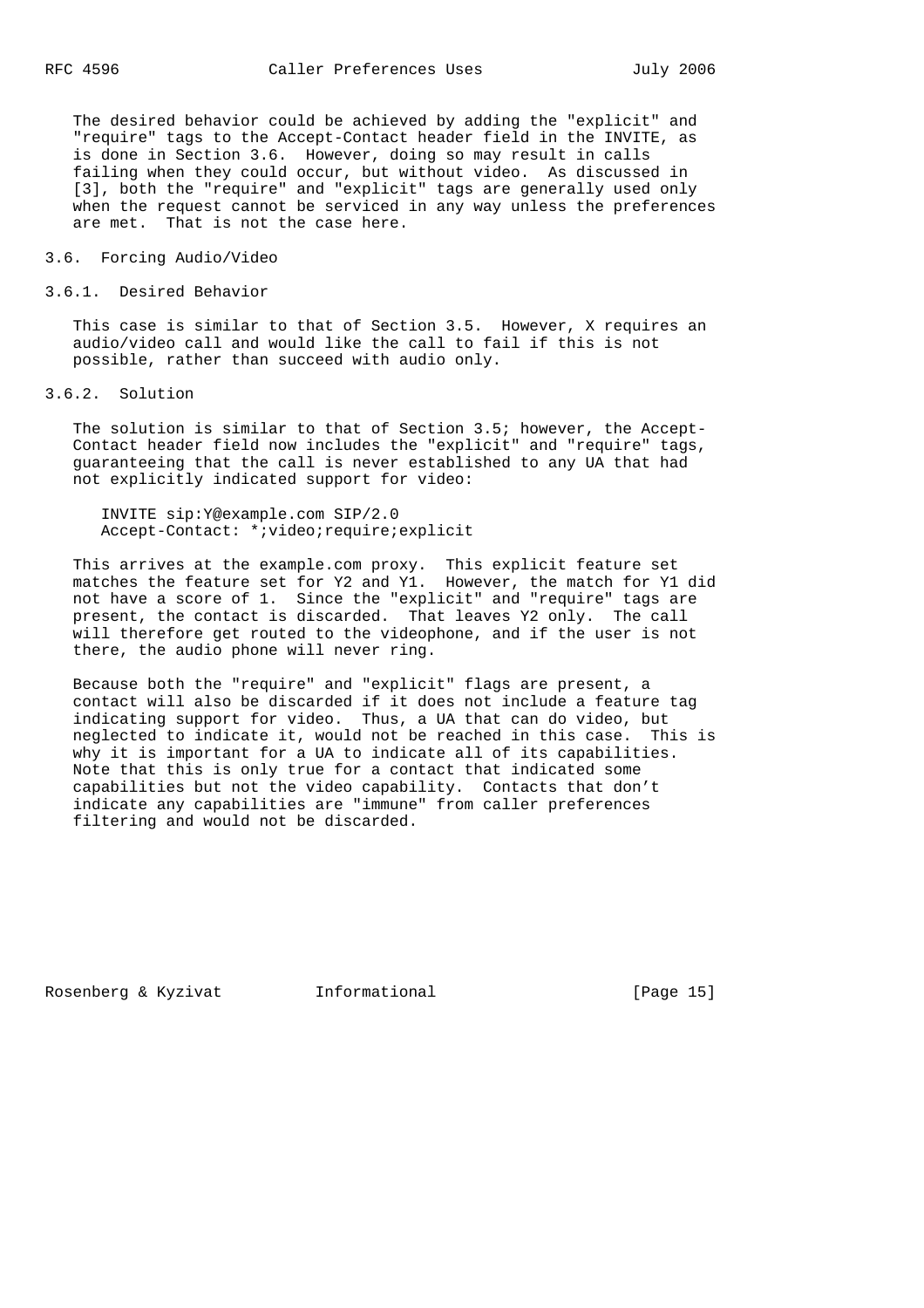3.7. Third-Party Call Control: Forcing Media

3.7.1. Desired Behavior

 Z is a third-party call control controller (3pcc) [9] trying to establish an audio/video call from X to Y. X has contacts X1 and X2, and Y has contacts Y1 and Y2. X1 and X2 have capabilities identical to Y1 and Y2, respectively. Z needs to send an offerless invite to X and use the offer proposed by X to send an invite to Y. When sending the offerless invite to X, the 3pcc controller must ensure that an audio/video contact (X2) is chosen over an audio only contact (X1).

```
3.7.2. Solution
```
X1 will generate a registration that looks like, in part:

```
 REGISTER sip:example.com SIP/2.0
 To: sip:X@example.com
 Contact: <sip:X1@pc.example.com>;q=1.0
  ; methods="INVITE, BYE, OPTIONS, ACK, CANCEL"
   ;uri-user="<X1>"
   ;uri-domain="example.com"
   ;audio
   ;schemes="sip,tel"
   ;mobility="fixed"
   ;class="business"
```
X2 will generate a registration that looks like, in part:

```
 REGISTER sip:example.com SIP/2.0
 To: sip:X@example.com
 Contact: <sip:X2@pc.example.com>;q=0.6
   ;methods="INVITE,BYE,OPTIONS,ACK,CANCEL"
   ;uri-user="<X2>"
   ;uri-domain="example.com"
   ;audio
   ;video
   ;schemes="sip,tel"
   ;mobility="fixed"
   ;class="business"
```
Z would include, in its INVITE, an Accept-Contact header field:

```
 INVITE sip:X@example.com SIP/2.0
 Accept-Contact: *;audio;video;require;explicit
```
Rosenberg & Kyzivat 1nformational [Page 16]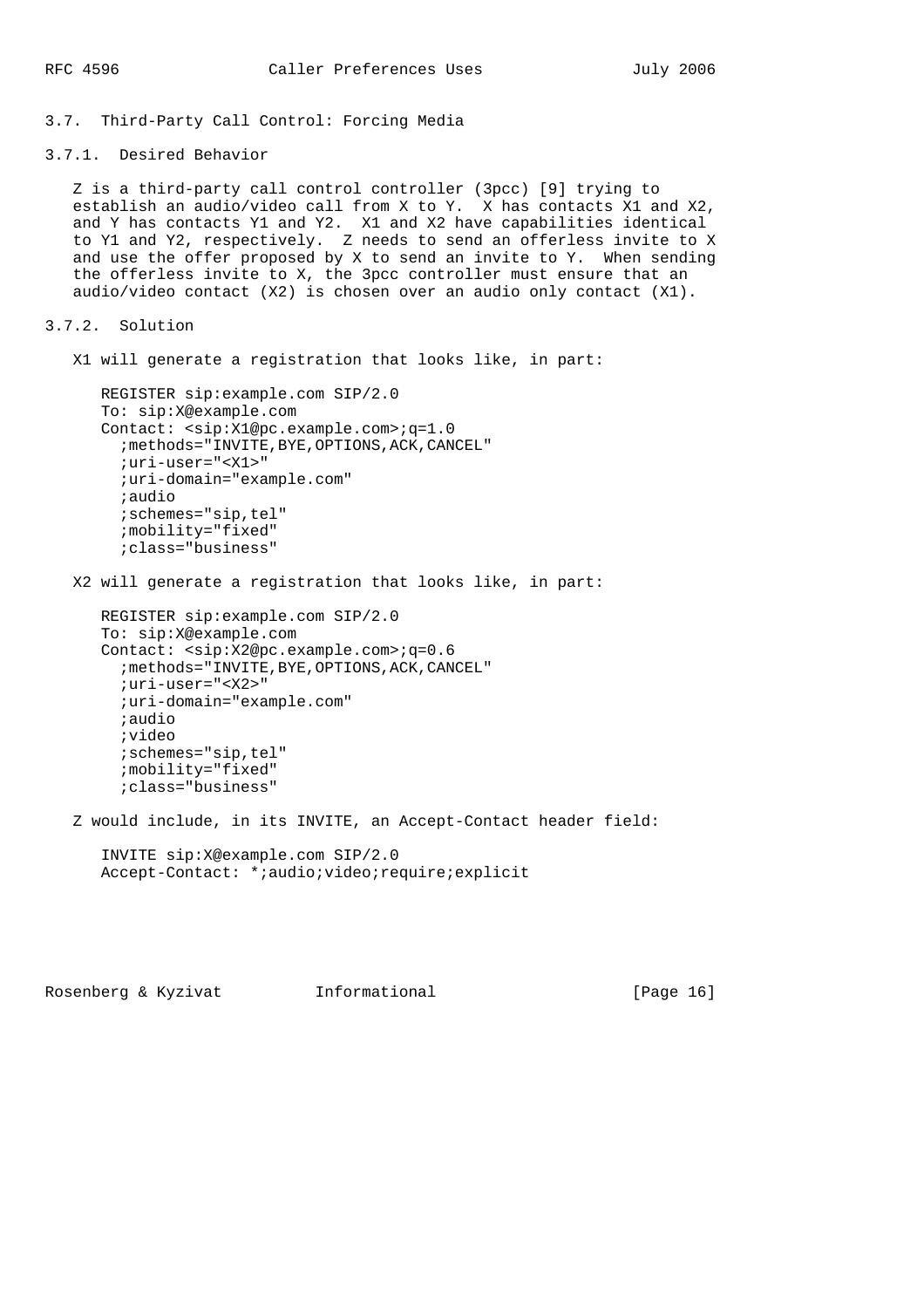This caller preference matches both X1 and X2. However, it matches X1 with a score of .5 and X2 with a score of 1. Because of the "require" and "explicit" tags, X1 is discarded despite X's preference for it. Thus, the call is routed to X2.

 The same caveats apply here as do in Section 3.6. Generally, it is not advisable to mandate support for features (such as video) that are not strictly necessary for the request to proceed.

#### 3.8. Maximizing Media Overlaps

```
3.8.1. Desired Behavior
```
 AOR Y has two contacts: Y1, which is a regular audio phone, and Y2, which is a PC capable of supporting both audio and session-oriented IM [10]. X is a PC with capability to support audio, video, and session-oriented IM. X calls Y for the purpose of establishing a voice call. However, X wishes to connect to the device that has the maximal overlap with its media capabilities, in order to maximize the functionality available to the caller.

#### 3.8.2. Solution

Y1 will generate a registration that looks like, in part:

```
 REGISTER sip:example.com SIP/2.0
 To: sip:Y@example.com
 Contact: <sip:Y1@phone.example.com>
  ; methods="INVITE, BYE, OPTIONS, ACK, CANCEL"
   ;uri-user="<Y1>"
   ;uri-domain="example.com"
   ;audio
   ;schemes="sip,tel"
   ;mobility="fixed"
   ;class="business"
```
Rosenberg & Kyzivat Informational [Page 17]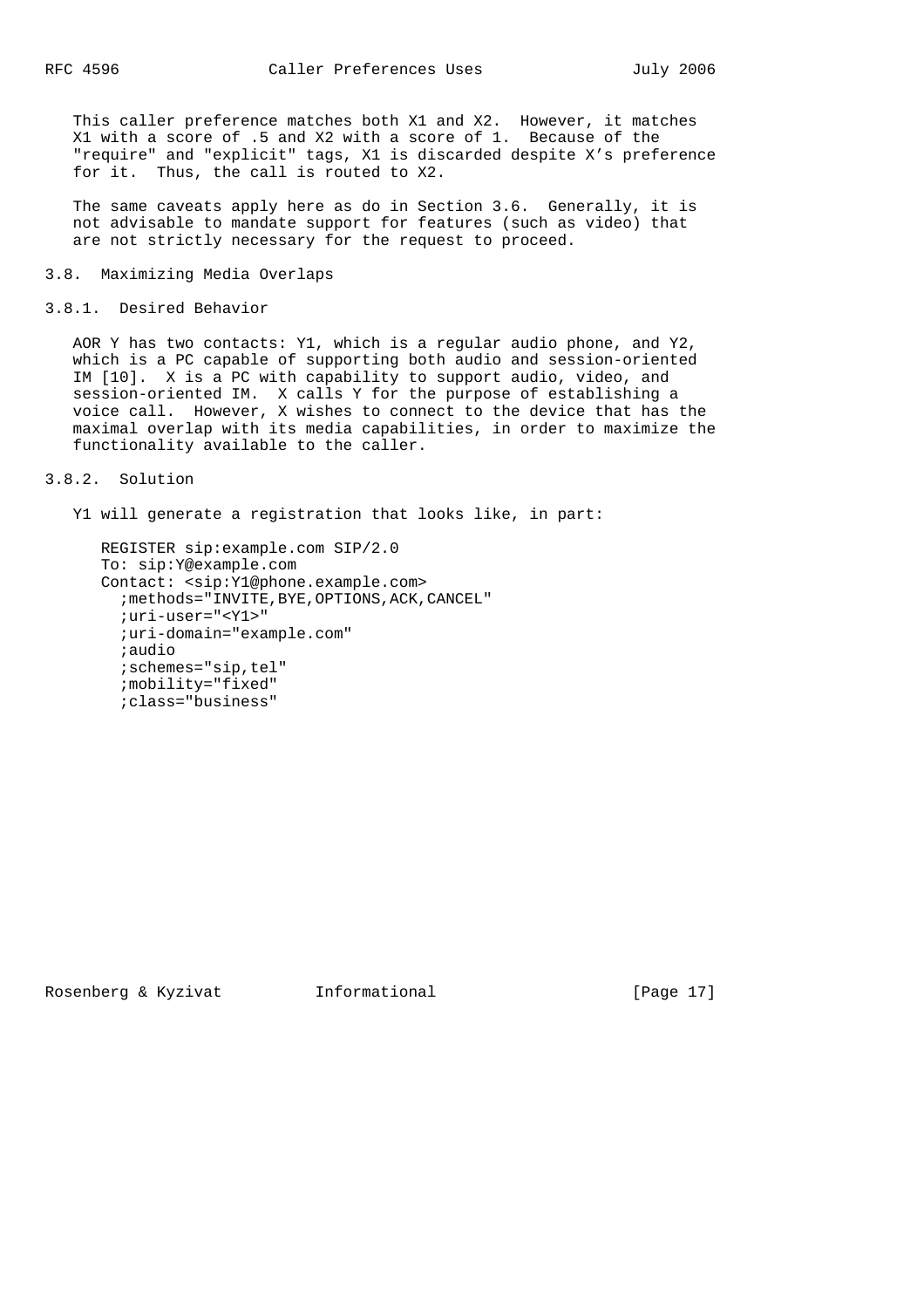Y2 will generate a registration that looks like, in part:

```
 REGISTER sip:example.com SIP/2.0
 To: sip:Y@example.com
 Contact: <sip:Y2@pc.example.com>
  ; methods="INVITE, BYE, OPTIONS, ACK, CANCEL, MESSAGE"
   ;uri-user="<Y2>"
   ;uri-domain="example.com"
   ;audio
   ;+sip.message
   ;schemes="sip,tel"
   ;mobility="fixed"
   ;class="business"
```
 The solution requires the caller to support caller preferences. The caller would include, in their INVITE, an Accept-Contact header field that lists all the media types they support. In this case:

 INVITE sip:Y@example.com SIP/2.0 Accept-Contact: \*;audio;video;+sip.message

 Both Y1 and Y2 match the predicate. Y1 matches with a score of 0.33, and Y2 matches with a score of 0.66. Since there is only one Accept- Contact predicate, the Qa for each contact is equal to the score. The registered contacts are then sorted by q-value and broken into equivalence classes. There is a single equivalence class with q-value of 1.0. The two contacts in that class are then re-ordered based on the values of Qa. Y2 has a higher Qa, so it is used first, followed by Y1. The result is that the call is routed to the device with the maximum overlap in media capabilities, as desired.

 Note that neither "require" nor "explicit" tags are used because there is no intent to exclude contacts, only to order them.

#### 3.9. Multilingual Lines

#### 3.9.1. Desired Behavior

 AOR Y represents a shared line in an office. Several employees in the office have phones registered for Y. Some of the employees speak only English, some speak Spanish fluently and have some limited capability for English, and some speak both English and Spanish fluently. Calls from callers that speak only English should be parallel forked to all office workers that speak fluent English. If the call isn't picked up, then the phones of workers that speak English marginally should be rung. Calls from callers that speak only Spanish should be forked only to workers that speak Spanish.

Rosenberg & Kyzivat Informational [Page 18]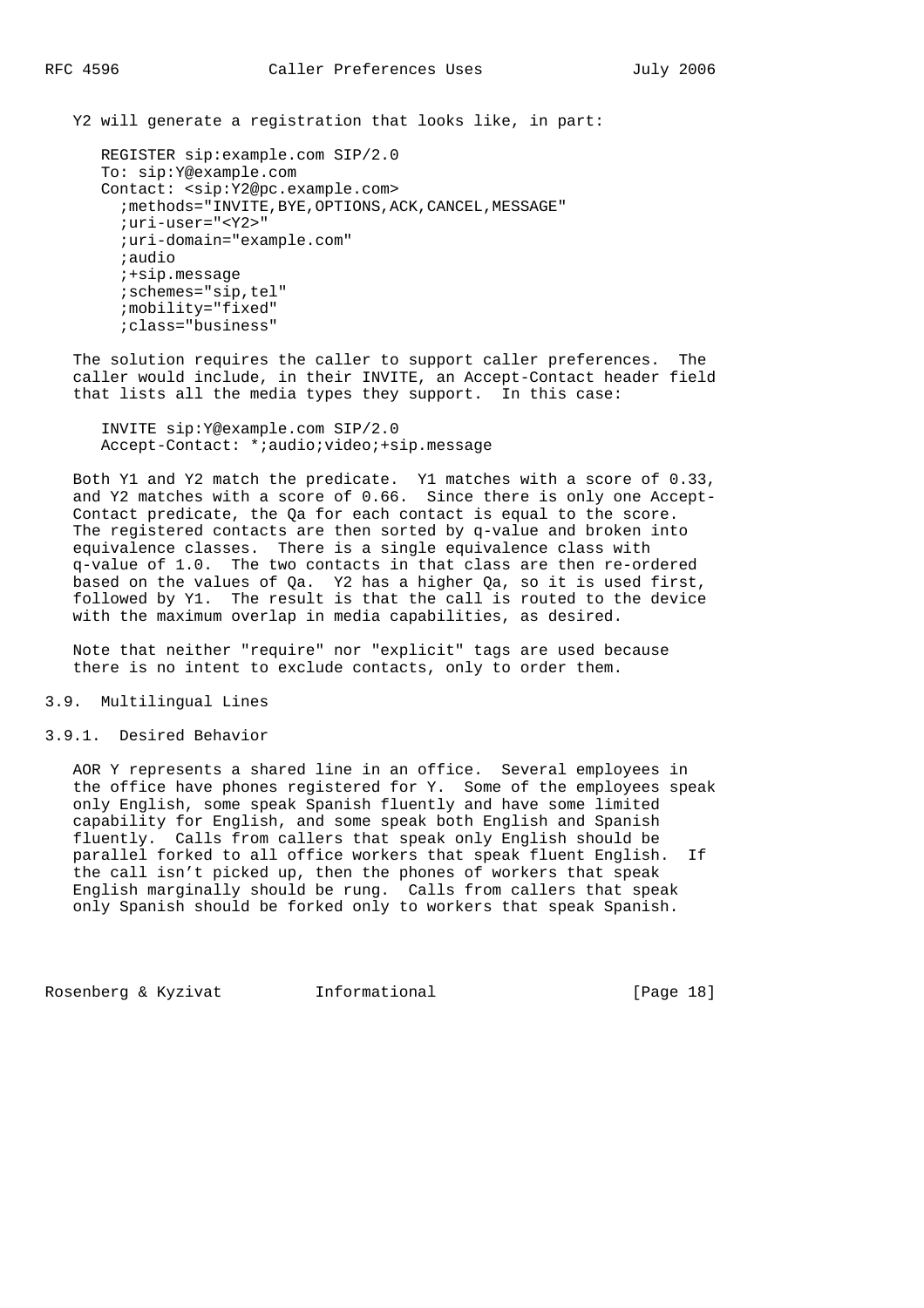3.9.2. Solution

 A user at phone Y1 that speaks English only would generate a REGISTER that looks like, in part:

 REGISTER sip:example.com SIP/2.0 To: sip:Y@example.com Contact: <sip:Y1@pc.example.com>;languages="en"

 A user at a phone Y2 that speaks Spanish and a little bit of English would generate a REGISTER that looks like, in part:

 REGISTER sip:example.com SIP/2.0 To: sip:Y@example.com Contact: <sip:Y2-es@pc2.example.com>;languages="es" Contact: <sip:Y2-en@pc2.example.com>;languages="en";q=0.2

 Y2 has registered two contacts. Both of them route to the same device (pc2.example.com), but they differ in their language support and relative q-values. Multiple contacts are needed whenever a UA wishes to express differing preferences for being reached for different feature collections.

 A user at phone Y3 that speaks English and Spanish fluently would generate a REGISTER that looks like, in part:

 REGISTER sip:example.com SIP/2.0 To: sip:Y@example.com Contact: <sip:Y3@pc3.example.com>;languages="es,en"

 Notice that only a single contact is needed because the same q-value is applied across all feature collections.

 For the language-based routing to occur, the caller must indicate its language preferences explicitly:

 INVITE sip:Y@example.com SIP/2.0 Accept-Contact: \*;languages="en";require

The predicate derived from this looks like:

(& (languages="en"))

 This matches the one contact for Y1, the second contact registered for Y2, and the one contact for Y3, all with a score of 1.0. The first contact registered by Y2 does not match, and because of the "require" flag, is discarded. The remaining contacts are sorted by q-value and divided into equivalence classes. There are two

Rosenberg & Kyzivat Informational [Page 19]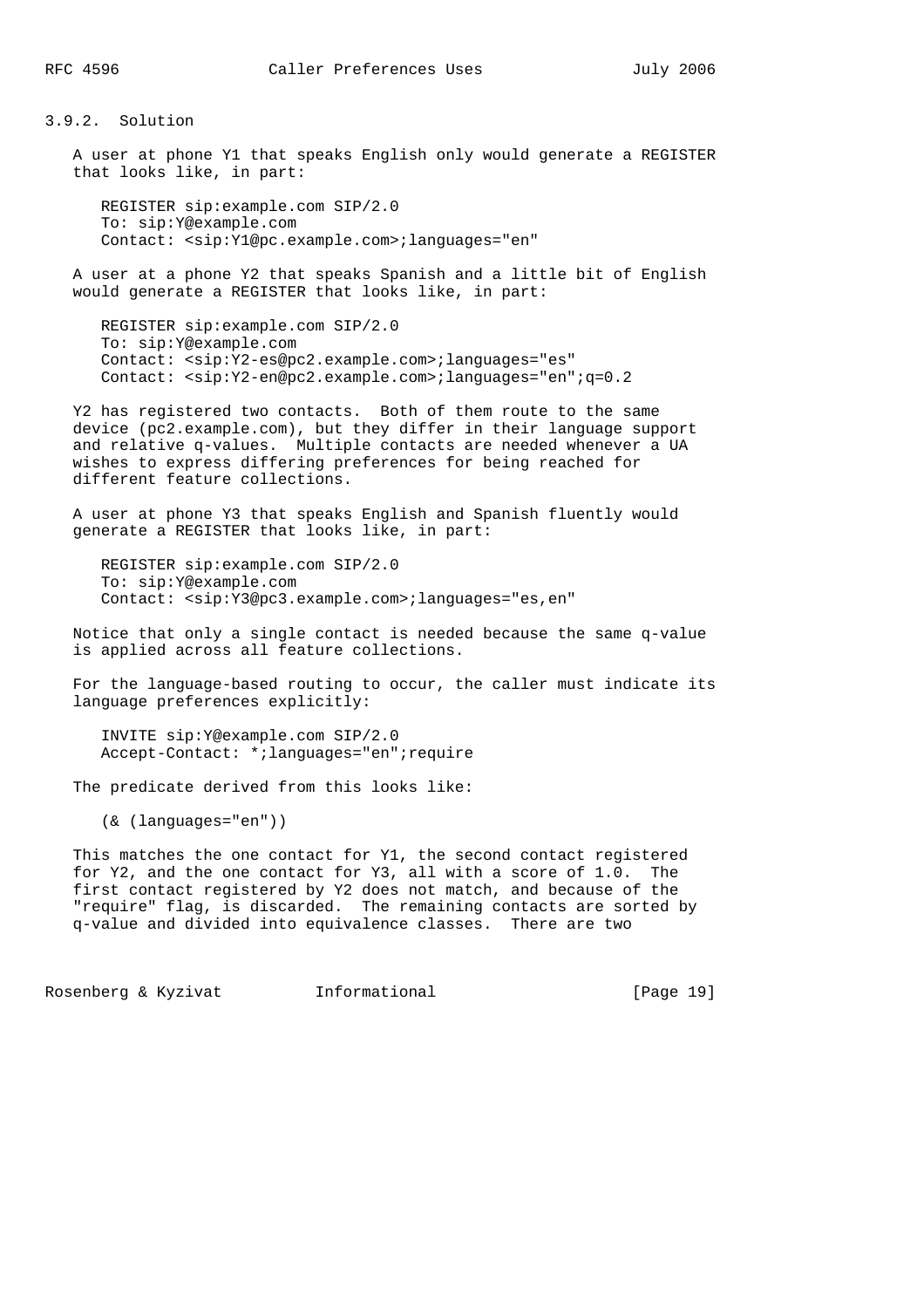equivalence classes. The first contains Y1 and Y3 with a q-value of 1.0, and the second contains Y2-en with a q-value of 0.2. The contacts in the first class are ordered by Qa. However, since all contacts have the same value of  $Qa(1.0)$ , there is no change in ordering. Thus, Y1 and Y3 are tried first, followed by Y2-en. This is the desired behavior.

 An "explicit" tag is not used because that would cause the exclusion of a contact that does not mention language.

 A caller that speaks Spanish only would specify their preference thusly:

 INVITE sip:Y@example.com SIP/2.0 Accept-Contact: \*;languages="es";require

 This matches the first contact of Y2 phones, and Y3 phones, all with a score of 1.0. The English contact of Y2, Y2-en, doesn't match and is discarded because of the "require" flag. The remaining contacts are sorted by q-values (Y3, Y2-es) and broken into a single equivalence class containing both contacts. Since the Qa for both contacts is the same (1.0) there is no reordering. The result is that the call is routed to either Y3 or Y2-es.

3.10. I Hate Voicemail!

3.10.1. Desired Behavior

 AOR Y has two contacts, a phone Y1 and a voicemail service Y2. X wishes to call Y and talk in person. X does not want to be sent to voicemail under any circumstances.

3.10.2. Solution

The phone would register with a Contact that looks like, in part:

 REGISTER sip:example.com SIP/2.0 To: sip:Y@example.com Contact: <sip:Y1@pc.example.com> ;audio ;mobility="fixed"

Rosenberg & Kyzivat Informational [Page 20]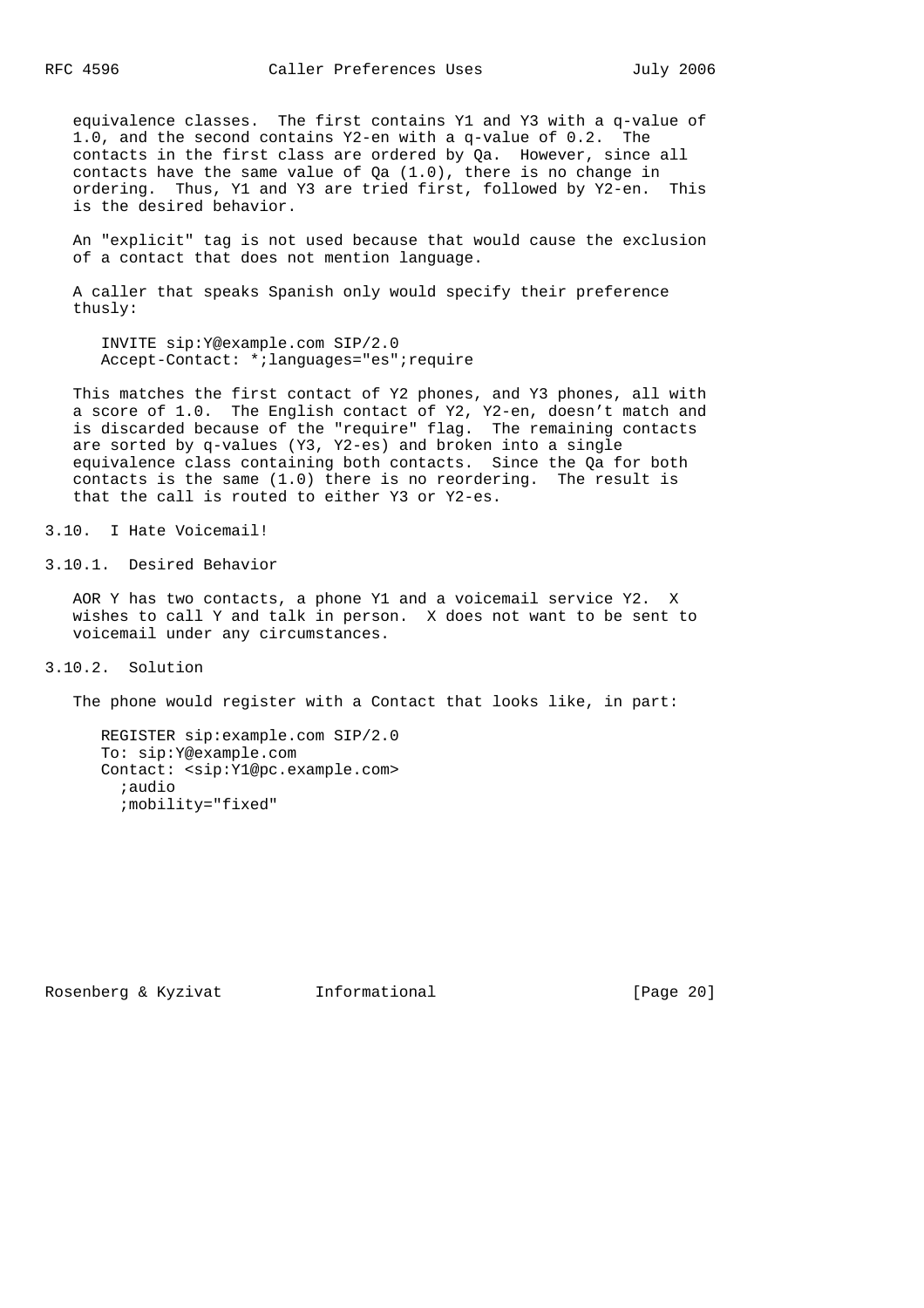and the voicemail server would register with a Contact that looks like, in part:

```
 REGISTER sip:example.com SIP/2.0
 To: sip:Y@example.com
 Contact: <sip:Y2@pc.example.com>
    ;msgserver
    ;automata
    ;attendant
    ;audio
   ; q=0.2
```
 The voicemail server registers with a lower q-value so that it is used only after the phone itself is rung. Note that the voicemail server need not actually register. There can be a configured contact and feature set defined for it instead.

 A caller that wishes to avoid voicemail can include an explicit preference to avoid it. A caller would do this with the Reject- Contact header field:

 INVITE sip:Y@example.com SIP/2.0 Reject-Contact: \*;msgserver

 Since this feature set contains a feature tag that is not contained in the registration for Y1, the feature set is discarded when examining Y1. However, the registration for Y2 contains all feature tags listed in the feature set, and so the rule is considered. There is a match, and therefore, Y2 is discarded. The result is that the user is never routed to voicemail.

3.11. I Hate People!

3.11.1. Desired Behavior

 The situation is similar to Section 3.10, except the caller wishes only to leave a message, not actually speak to the person.

3.11.2. Solution

The caller would send an INVITE that looks like, in part:

 INVITE sip:Y@example.com SIP/2.0 Accept-Contact: \*;msgserver;require;explicit

 This caller preference matches both Y1 and Y2. Y1 matches, but with a score of zero. Y2 matches with a score of 1. Since both the

Rosenberg & Kyzivat 1nformational [Page 21]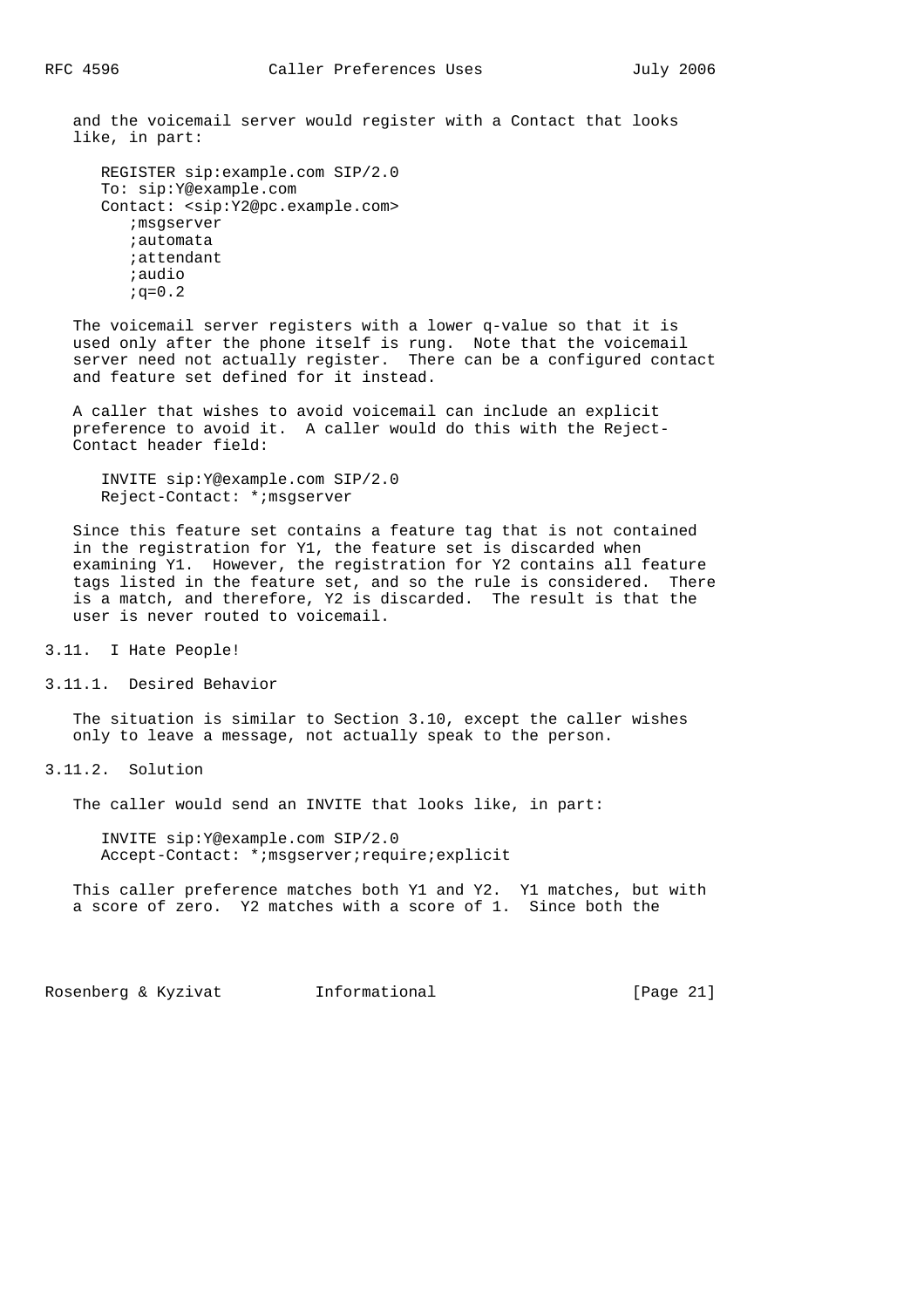"require" and "explicit" flags are set, Y1 is discarded. Therefore, the call is routed to Y2, the voicemail server, as desired.

 Because of the presence of the "require" and "explicit" tags, if these preferences are used with a user that doesn't have voicemail or that fails to indicate it with a msgserver capability, the call will fail completely with a 480 Temporarily Unavailable error, rather than connect to the user.

#### 3.12. Prefer Voicemail

3.12.1. Desired Behavior

 The situation is similar to that of Section 3.10. However, the caller prefers to leave a message. If voicemail is not available, they are willing to talk to a person.

3.12.2. Solution

 It had been hoped that RFC 3841 could provide a solution for this case, but it does not, because doing so would require a re-ordering of the callee contacts, which is not done. The caller may achieve the intended effect by making two call attempts:

- o First, make an attempt requiring voicemail, as described in Section 3.11.
- o If that fails with a 480 error, send an invitation with no Accept- Contact or Reject-Contact headers.

3.13. Routing to an Executive

#### 3.13.1. Desired Behavior

 Y is the AOR of an executive. It has three contacts. Y1 is the phone on the executive's desk. Y2 is the phone on the desk of the executive's assistant. Y3 is the address of an auto-attendant system that can answer general questions, route calls to other parties, etc. By default, calls to Y should be directed to Y2, and if that fails, to Y3. If Y3 doesn't answer, then Y1 should ring.

3.13.2. Solution

 This is primarily a called party feature and is best accomplished with a CPL (Call Processing Language) script [5]. However, it can be accomplished with caller preferences alone by properly setting the q-values across the three devices. Assuming this coordination is possible, here are the settings that would be made:

Rosenberg & Kyzivat Informational [Page 22]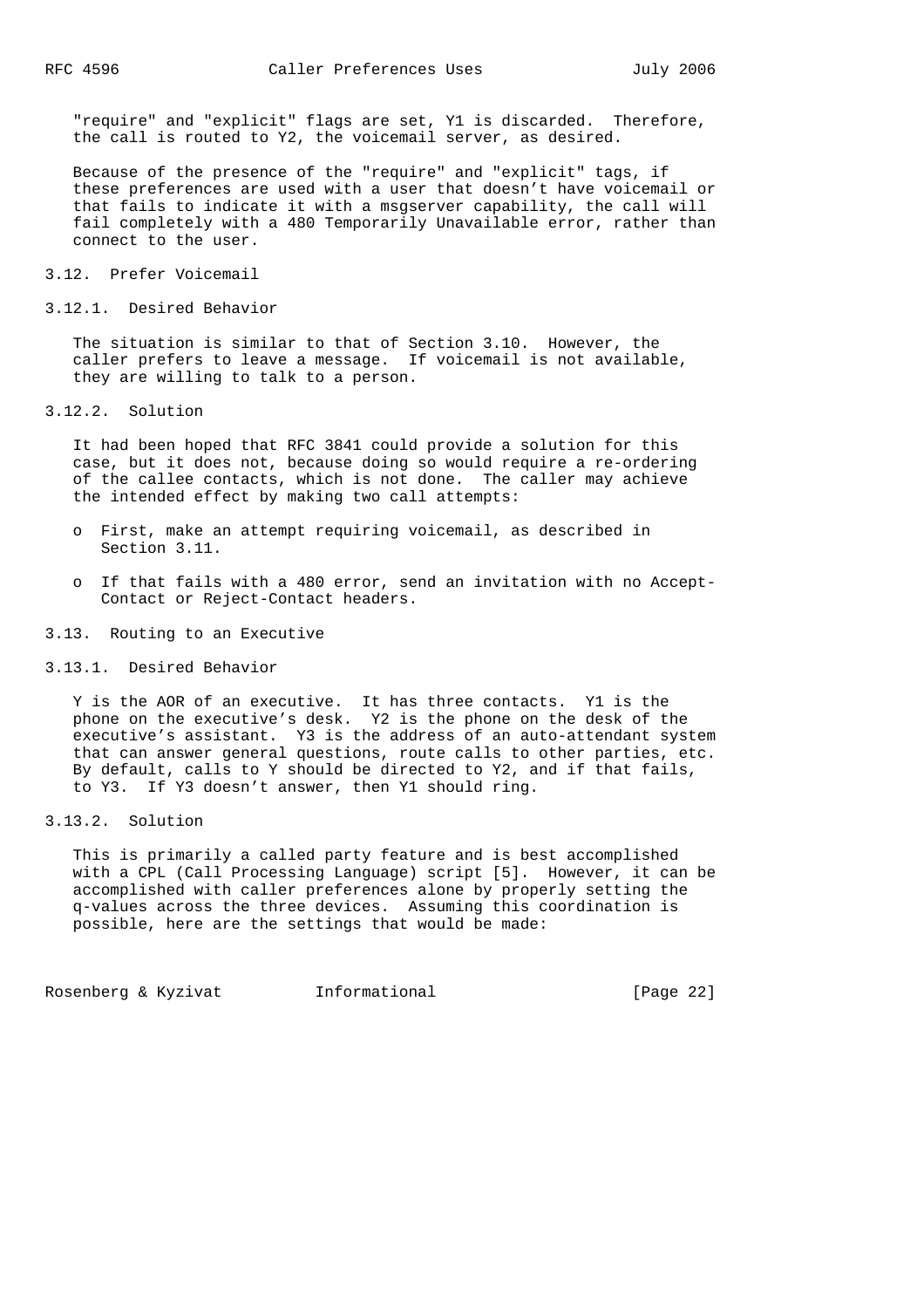Y1 would generate a REGISTER that looks like, in part:

 REGISTER sip:example.com SIP/2.0 To: sip:Y@example.com Contact: <sip:Y1@pc.example.com>;q=0.1

Y2 would generate a REGISTER that looks like, in part:

 REGISTER sip:example.com SIP/2.0 To: sip:Y@example.com Contact: <sip:Y2@pc2.example.com>;attendant;q=1.0

Y3 would generate a REGISTER that looks like, in part:

 REGISTER sip:example.com SIP/2.0 To: sip:Y@example.com Contact: <sip:Y3@pc3.example.com>;attendant;automata;q=0.5

 Note that, in reality, the automated attendant would probably not use REGISTER. Since the attendant would be used for every employee in the company, a static contact would probably be added administratively for each user in the enterprise. However, the information in that static contact would be identical to the information in the registration above.

When X makes a call to the executive, Y, and expresses no preference, the proxy computes an implicit preference to support INVITE. All three contacts match such a preference, even though they have not indicated explicit support for INVITE. Thus, no contacts are discarded. Since each contact has a different q-value, the caller preferences do not cause any reordering. The result is that the call is first routed to Y2, then Y3, then Y1, all as a result of the proper setting of the q-values.

3.14. Speak to the Executive

3.14.1. Desired Behavior

 This case is similar to that of Section 3.13, but this time the caller, X, has a preference. X calls Y, but wants to speak directly to the executive. X doesn't want the call to ring either the assistant or the auto attendant (automaton).

Rosenberg & Kyzivat Informational [Page 23]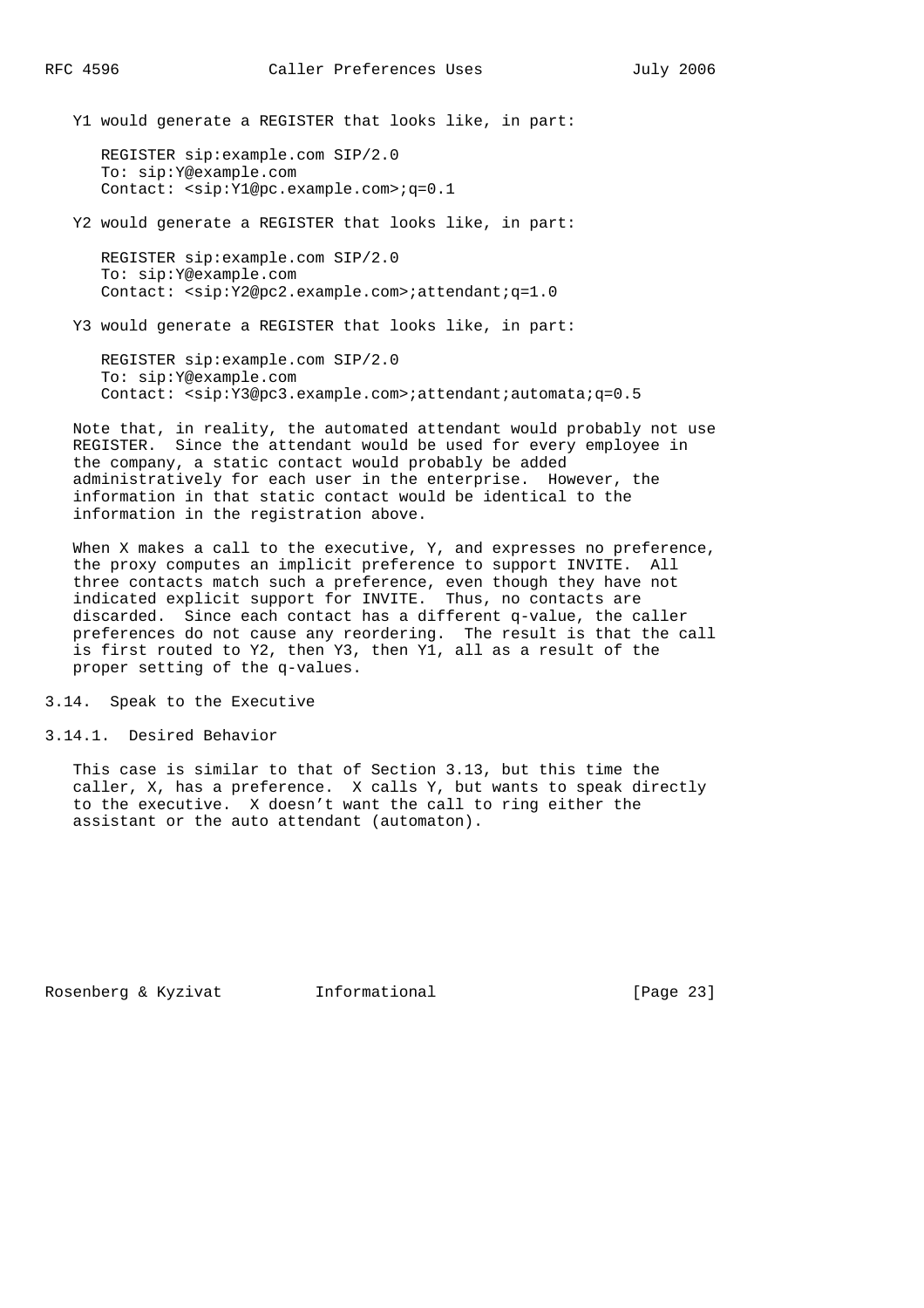3.14.2. Solution

X's INVITE would look like, in part:

 INVITE sip:Y@example.com SIP/2.0 Reject-Contact: \*;attendant Reject-Contact: \*;automata

 Note that the caller uses two separate Reject-Contact header field values, rather than a single one with two separate feature parameters. The distinction is important. If X had to use a single value with two parameters, a matching UA would need to declare that it was BOTH an attendant and an automaton. If it only declared that it was one of these, based on the matching rules in the caller preferences specification, it would not be rejected.

 The above request would result in the elimination of both Y2 and Y3 as contacts. The call would then be routed to Y1, as desired.

 This case indicates why a CPL script, or some other programmed version of the feature, is preferable. With caller preferences, a caller can override the desired ring sequence and disturb the executive without any kind of authorization. A proper version of this service would simply not permit caller preferences to force the call to go directly to the executive.

3.15. Mobile Phone Only

3.15.1. Desired Behavior

 The situation is similar to that in Section 3.13. However, the executive also has a mobile phone that they have registered. Caller X knows that the owner of Y is traveling, and that an assistant is covering the office phone. X wants to call Y and ring only the mobile phone.

3.15.2. Solution

 The mobile phone would generate a registration that looks like, in part:

 REGISTER sip:example.com SIP/2.0 To: sip:Y@example.com Contact: <sip:Y4@mobile.example.com>;mobility="mobile";q=0.1

Rosenberg & Kyzivat Informational [Page 24]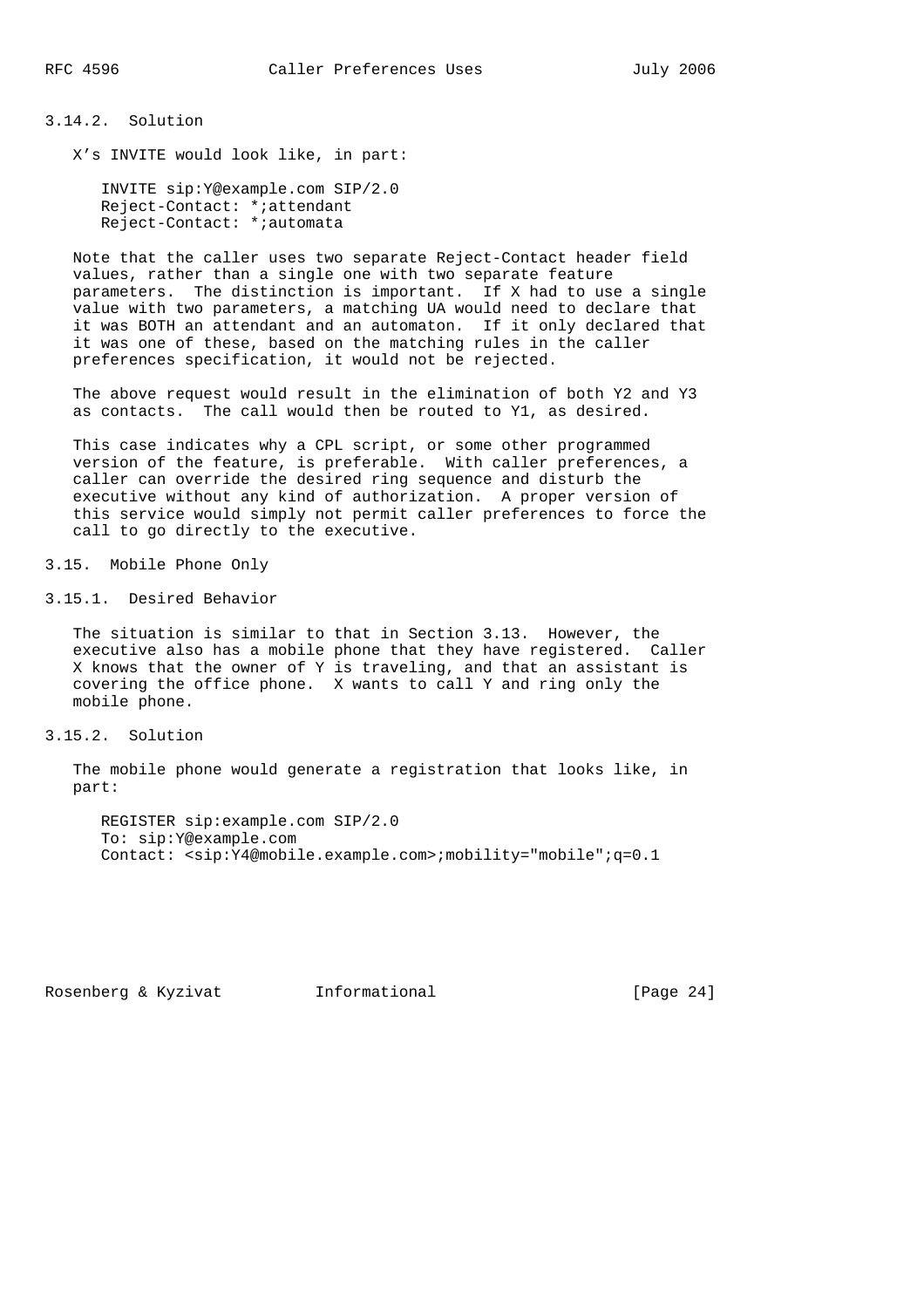The caller would express their preference by generating an INVITE that looks like, in part:

 INVITE sip:Y@example.com SIP/2.0 Accept-Contact: \*;mobility="mobile";require;explicit

 All four contacts match. However, Y1 through Y3 match with a score of zero. Y4 matches with a score of 1. Because of the "require" and "explicit" tags, Y1 through Y3 are discarded, and only Y4 is used, as desired.

 Note that this only works if the mobile phone specifies the mobility feature in its registration.

3.16. Simultaneous Languages

3.16.1. Desired Behavior

 AOR Y is as in Section 3.9. Caller X, fluent in both English and Spanish, has discovered that the company's Spanish language documentation is inconsistent with the English language documentation and wants to discuss the differences between the two. So X wants to speak with one of the workers that is fluent in both English and Spanish.

## 3.16.2. Solution

The caller would generate an INVITE that looks like, in part:

 INVITE sip:Y@example.com SIP/2.0 Accept-Contact: \*;language="en";require Accept-Contact: \*;language="es";require

 This will require a Contact URI to match both constraints. That means it needs to support English and Spanish. This will achieve the desired property.

 Note that there are two separate Accept-Contact header fields. If the caller had instead used this INVITE:

 INVITE sip:Y@example.com SIP/2.0 Accept-Contact: \*;language="en,es";require

 It would have connected them to a UA that speaks either English or Spanish, which is not what is desired here.

 An "explicit" option is not used, because it would bypass contacts that do not include a language tag.

Rosenberg & Kyzivat Informational [Page 25]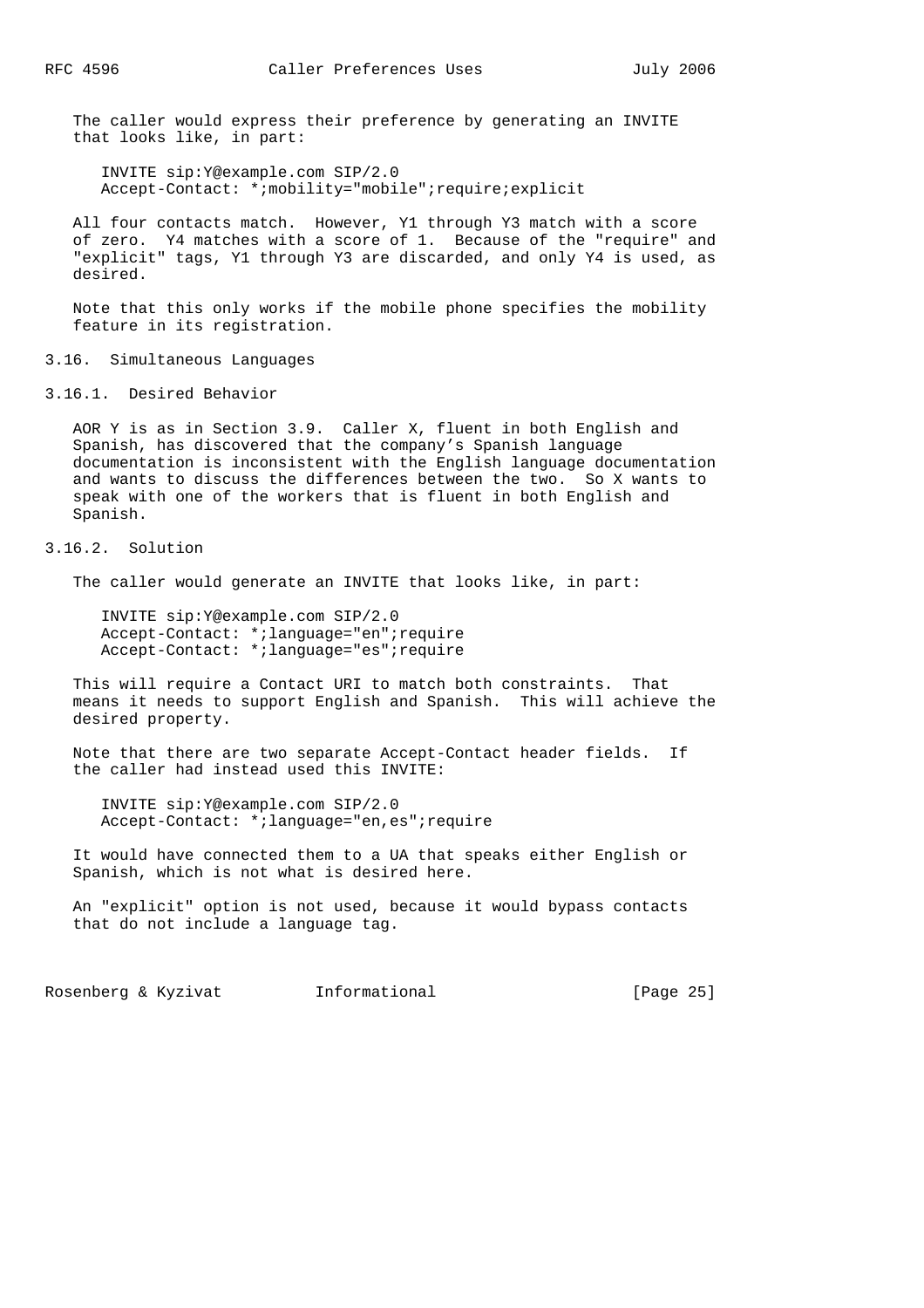3.17. The Number You Have Called...

3.17.1. Desired Behavior

 Consider once more the case of the executive, where the caller wishes to reach only their mobile phone (Section 3.15). However, there is a twist. The callee Y has moved to new address YY, and all the configuration described for the callee now applies to YY. The old address Y remains with a pair of statically assigned contacts. One contact is YY. The other is M, referencing an automaton that generates a voice message reporting that the number has been changed. The caller is unaware of the move and calls Y, requesting to reach the mobile phone in exactly the same way they did in Section 3.15. The call should connect to the mobile.

3.17.2. Solution

There would be four registrations against YY:

 YY1, the executive, would generate a REGISTER that looks like, in part:

 REGISTER sip:example.com SIP/2.0 To: sip:YY@example.com Contact: <sip:YY1@pc.example.com>;q=0.1

 YY2, the attendant, would generate a REGISTER that looks like, in part:

 REGISTER sip:example.com SIP/2.0 To: sip:YY@example.com Contact: <sip:YY2@pc2.example.com>;attendant;q=1.0

 YY3, the answering service, would generate a REGISTER that looks like, in part:

 REGISTER sip:example.com SIP/2.0 To: sip:YY@example.com Contact: <sip:YY3@pc3.example.com>;attendant;automata;q=0.5

YY4, the mobile, would generate a REGISTER that looks like, in part:

 REGISTER sip:example.com SIP/2.0 To: sip:YY@example.com Contact: <sip:YY4@mobile.example.com>;mobility="mobile";q=0.5

Rosenberg & Kyzivat Informational [Page 26]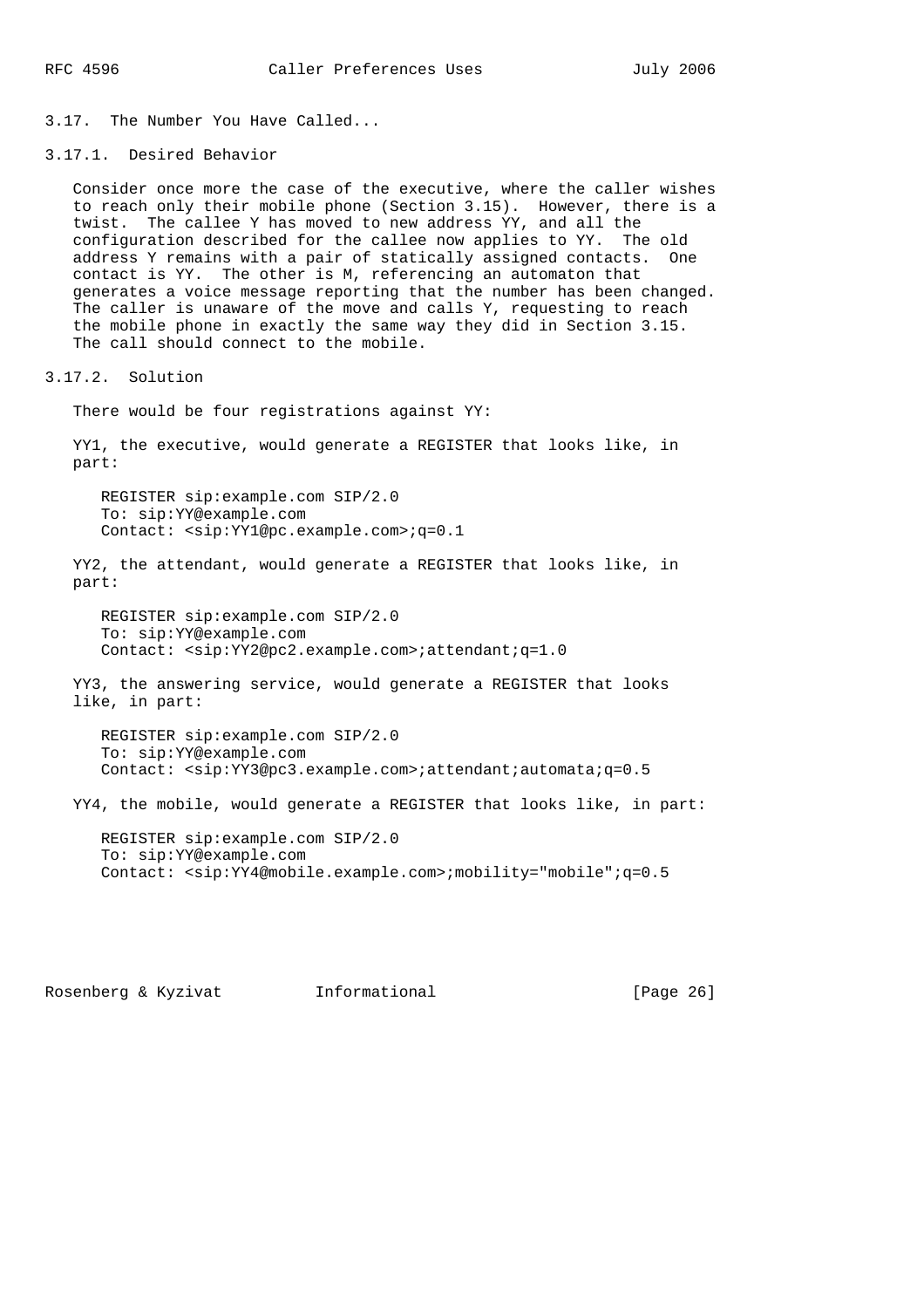Although it would be configured administratively, there are two registered contacts for Y. The first is for the forwarding:

```
 REGISTER sip:example.com SIP/2.0
 To: sip:Y@example.com
 Contact: <sip:YY@example.com>;q=1.0
```
and the second for the automated answering service:

 REGISTER sip:example.com SIP/2.0 To: sip:Y@example.com Contact: <sip:machine@example.com>;automata;q=0.5

 The caller, not knowing that Y has moved, calls Y and asks for their mobile phone:

 INVITE sip:Y@example.com SIP/2.0 Accept-Contact: \*;mobility="mobile";require;explicit

 This reaches the example.com proxy, which finds two registrations. Only one of these (the automaton) is associated with feature parameters. The other has no feature parameters and is therefore immune to caller preferences processing. The caller preferences are applied to the automaton's contact. The feature sets match, but have a score of zero. Since the "require" and "explicit" tags are present, the contact for the automaton is dropped. The other contact, YY@example.com, is then added back in as the sole contact. The proxy therefore sends the call to sip: YY@example.com. There, there are four registrations, all of which are associated with feature parameters. The caller preferences are applied. Only YY4 matches explicitly, however. Because of the presence of the "require" and "explicit" flags, all other contacts are dropped. As such, the call is forwarded to YY4, and the mobile phone rings.

3.18. The Number You Have Called, Take Two

3.18.1. Desired Behavior

 This use case is nearly identical to that of Section 3.17. However, this time, the caller wishes to contact the personal phone of Y. They don't feel strongly about it, and will accept other devices.

3.18.2. Solution

The INVITE generated by the caller in this case will look like:

 INVITE sip:Y@example.com SIP/2.0 Accept-Contact: \*;class="personal"

Rosenberg & Kyzivat Informational [Page 27]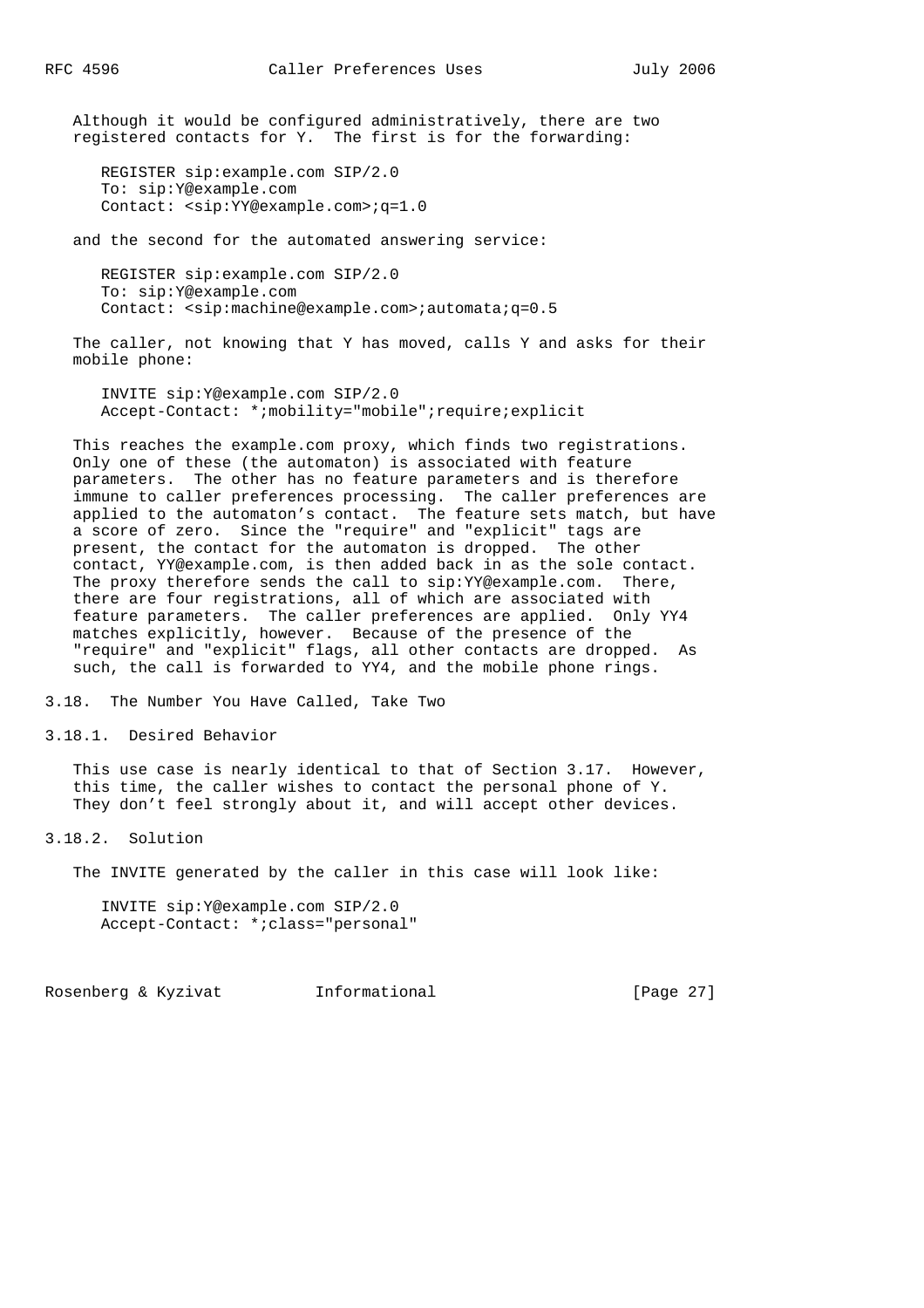This reaches the example.com proxy. Once more, the first registration (which forwards to the address-of-record for YY) is unaffected by the caller preferences computation. The other contact, for the automaton, is a match, but its score is zero. Its caller preference Qa equals zero. The other contact is added back in with a Qa of 1.0. The contacts are sorted based on q-value, resulting in YY (q=1.0) followed by machine (q=0.5). These are broken into equivalence classes. There are two classes, one for each contact. As a result, the caller's preferences have no impact on the ordering, and the call is routed to YY.

When the request for YY@example.com is processed, all four contacts match. However, the score for all of them is zero (none are the personal phone). As such, the contacts are ordered based on q-value. Each contact has a different q-value, so no reordering based on caller preference is possible (not that the caller preference would cause a reordering; all contacts have a Qa of 0.0). Thus, the highest q-value contact is tried, which is the executive assistant.

3.19. Forwarding to a Colleague

3.19.1. Desired Behavior

 Alice wants to forward her phone to Bob, but doesn't want folks calling her to get Bob's voicemail if he doesn't answer. She wants her callers to get her voicemail.

3.19.2. Solution

 Alice would create three registrations. The first, Y1, represents Alice's phone. The second is Bob's AOR. The third is a voicemail server. The three contacts have decreasing q-values. The registration for Bob's AOR contains an embedded Reject-Contact header field, which rejects message servers.

 REGISTER sip:example.com To: <sip:alice@example.com> Contact: <sip:Y1@192.0.2.150>;q=1.0

 REGISTER sip:example.com To: <sip:alice@example.com> Contact: <sip:bob@example.com?Reject-Contact=\*;msgserver>;q=0.3

Rosenberg & Kyzivat Informational [Page 28]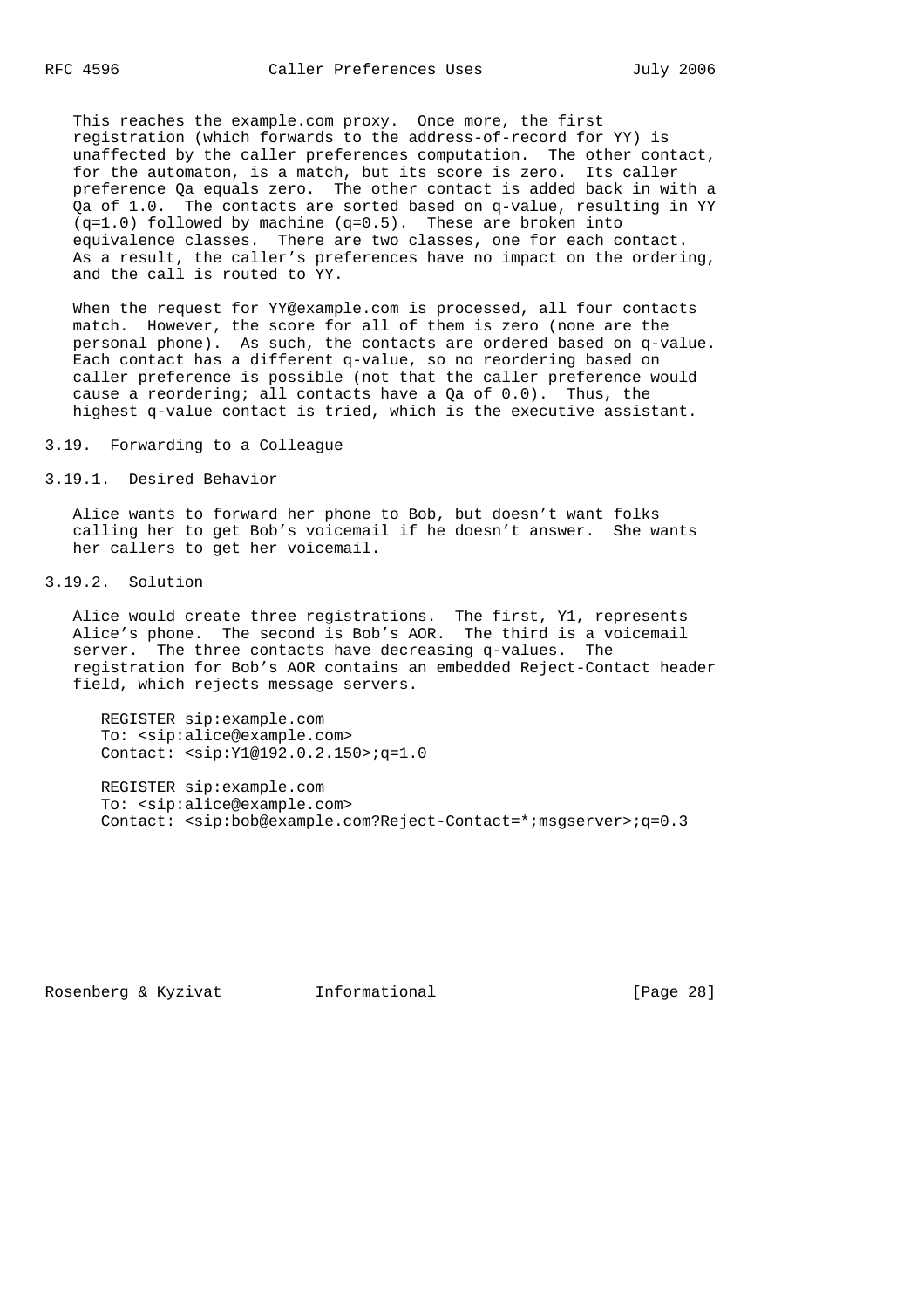REGISTER sip:example.com To: <sip:alice@example.com> Contact: <sip:alice-drop@msgcenter.example.com> ;msgserver; ;automata ;attendant  $; q=0.1$ Meanwhile, Bob is registered as follows:

 REGISTER sip:example.com To: <sip:bob@example.com> Contact: <sip:bob3@192.0.2.212>;q=0.8

 REGISTER sip:example.com To: <sip:bob@example.com> Contact: <sip:bob-drop@msgcenter.example.com> ;msgserver ;automata ;attendant  $; \sigma = 0.2$ 

 Carol calls Alice and doesn't include any caller preference parameters. As such, the example.com proxy constructs an implicit preference for INVITE. This preference matches all three registered contacts, with a score of zero. Because each contact has a different q-value, there is no reordering of contacts. So, the proxy tries the highest q-value Contact, Alice's desk phone (Y1). The proxy cancels after a few seconds (no answer). The proxy then tries the next Contact, which is Bob's AOR. When constructing the request for this Contact, the proxy includes the embedded Reject-Contact header field in the INVITE. This INVITE undergoes caller preferences processing based on Bob's registered Contacts.

 Bob has two registered Contacts. The second is a message server, and it matches the Reject-Contact in the INVITE. Thus, this contact is discarded. The other remaining Contact, Bob's phone, is tried. Bob is not around, so his phone rings for a while. Upon timeout, the proxy determines it is unable to reach Bob's AOR. So, the proxy handling Alice tries the final remaining contact, which is Alice's message server.

Rosenberg & Kyzivat Informational [Page 29]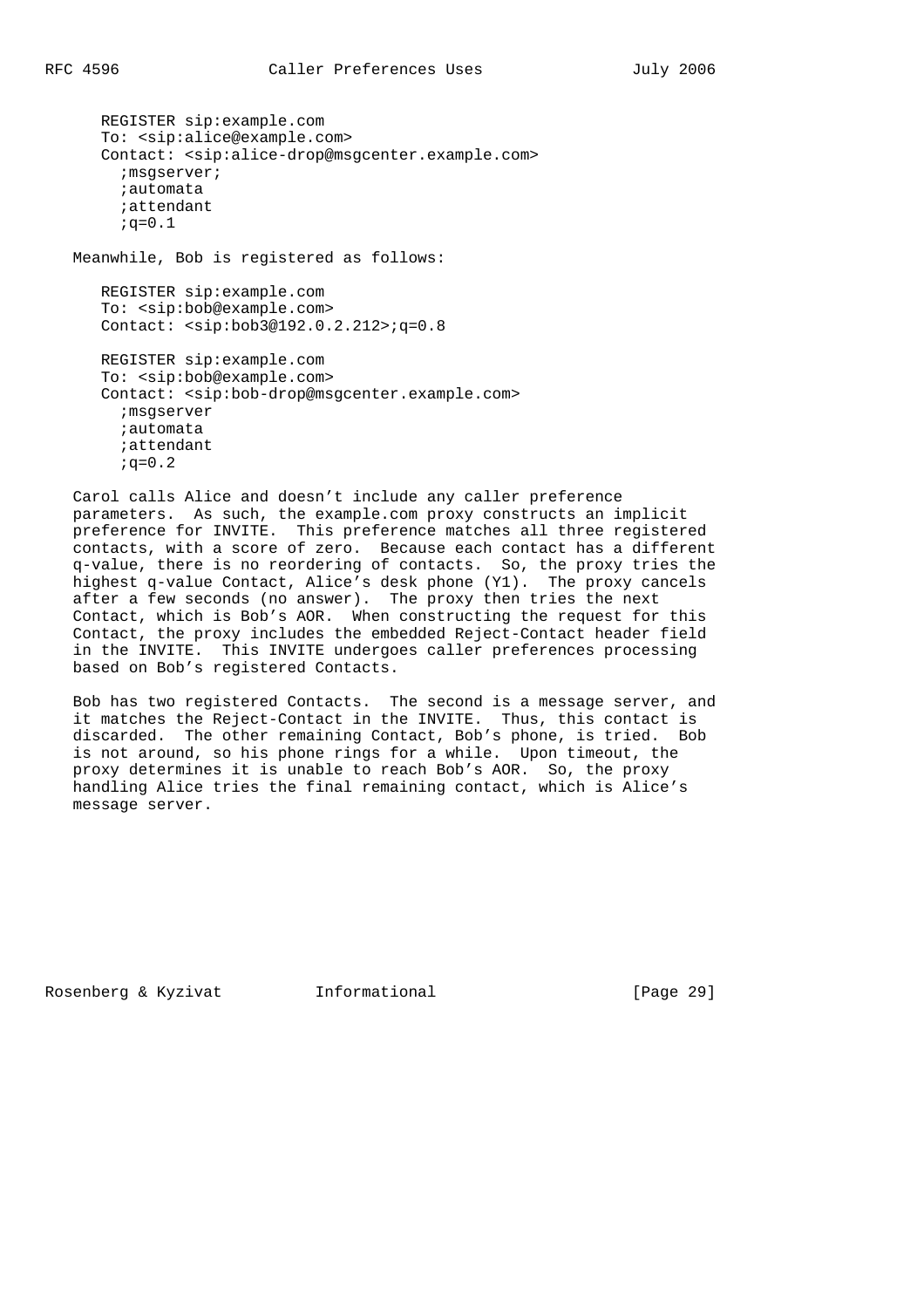#### 4. Capability Use Cases

 The callee capabilities spec [2] allows the Contact header field in OPTIONS responses and dialog initiating messages to contain capabilities of the UA. These capabilities can be very useful for developing new applications. In the subsections below, several usages are outlined.

## 4.1. Web Redirect

 A caller sends an INVITE to the called party. However, the called party is not present. The proxy server representing the called party would like to redirect the caller to a web page, where they can find out more information on how to reach the called party. However, the proxy needs to know whether or not the caller supports redirects to web pages. If it doesn't, the proxy would connect the user to an interactive voice response (IVR) device, which would execute an answering machine application.

 The proxy could make such a determination if the caller included the "schemes" feature tag in the Contact header field of its INVITE:

 INVITE sip:callee@example.com SIP/2.0 Contact: <sip:host22.example.com>;schemes="http,sip,sips,tel"

 This tells the proxy that the UAC can be redirected to an http URI. The INVITE from a normal "black phone" that lacked this capability would look like:

 INVITE sip:callee@example.com SIP/2.0 Contact: <sip:host22.example.com>;schemes="sip,sips,tel"

This indicates that it needs to be connected to the IVR.

4.2. Voicemail Icon

 On the circuit network, when a user makes a call, and an answering machine picks up, the caller usually requires several seconds to determine that they are speaking to an answering machine. It would be helpful if a phone could display an icon immediately on call completion that indicated that an answering machine was reached.

 This indication can be provided by the "msgserver" feature parameter. When the answering machine picks up, its 200 OK looks like, in part:

 SIP/2.0 200 OK Contact: <sip:server33.example.com>;msgserver;automata;attendant

Rosenberg & Kyzivat Informational [Page 30]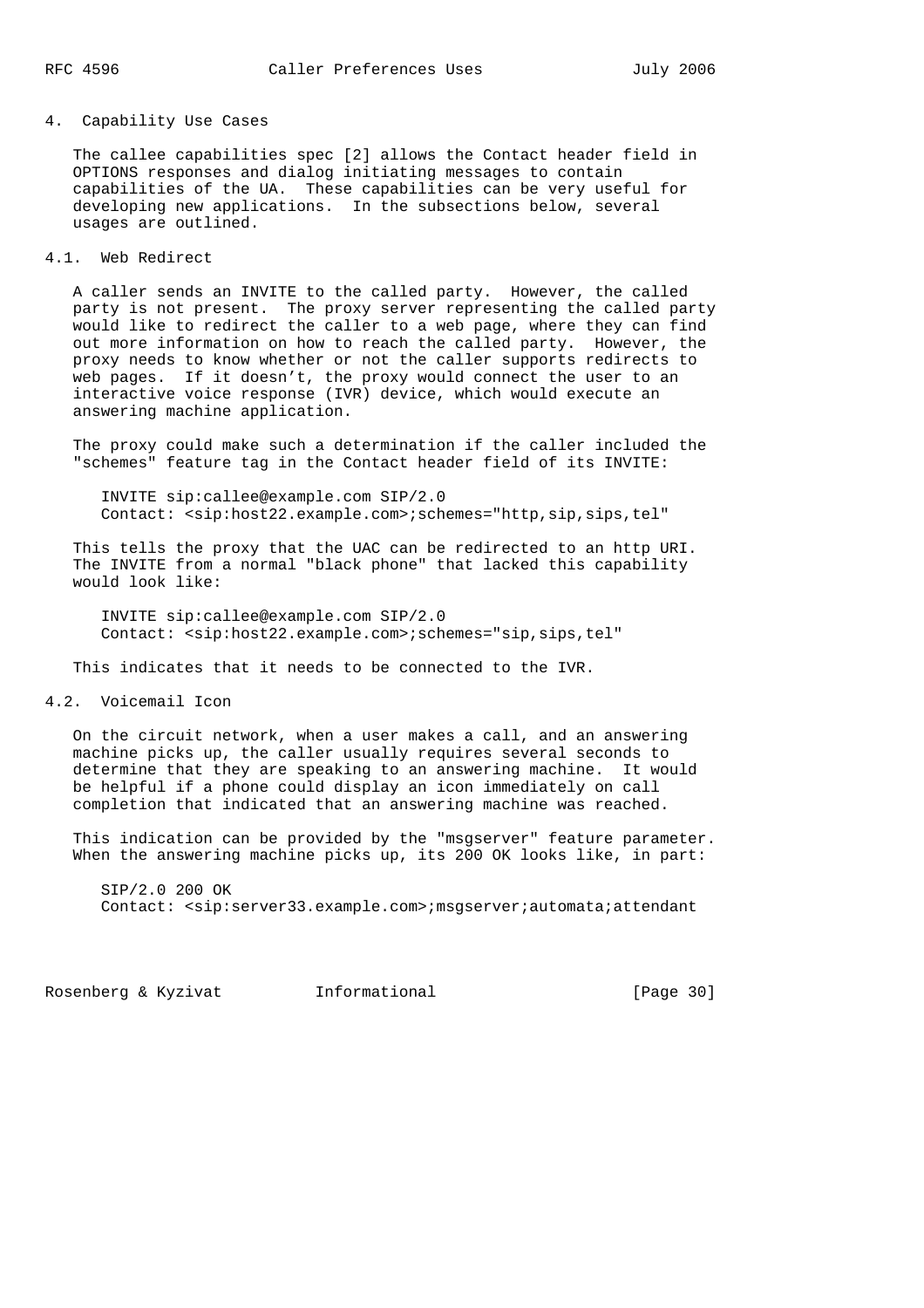This tells the caller that it's an answering machine.

5. Usage of the Feature Tags

 The caller preferences extension briefly enumerates a list of media feature tags that can be registered by a device and included in the Accept-Contact and Reject-Contact header fields in a request. Proper operation of caller preferences depends strongly on consistent interpretation of these feature tags by the caller and the callee. In this section, we provide some guidelines on the usage of these feature tags.

 Generally speaking, the more information a device provides when it registers, the more effective the caller preferences extension is. This is why the callee capabilities extension recommends that a device register as much information as it can. This point cannot be overstated.

 If devices explicitly registered features that they don't support, such as 'video="false"', the operation of RFC 3841 would be improved. However, given the open-ended nature of capabilities, it will never be possible to ensure the registration of negative values for all capabilities of interest to a caller. Furthermore, attempting to do so would significantly bloat registrations. Instead, it is recommended that all "unusual" capabilities be explicitly registered.

 The subsections below show example registrations from typical devices.

5.1. Traditional Cell Phone

 A VoIP cell phone capable of making voice calls would generate a registration that looks like, in part:

```
 REGISTER sip:example.com SIP/2.0
 To: sip:user@example.com
 Contact: <sip:cell-phone@example.com>
   ;audio
   ;class="business"
   ;duplex="full"
   ;+sip.extensions="100rel,path"
   ;mobility="mobile"
   ;methods="INVITE,BYE,OPTIONS,CANCEL,ACK"
   ;schemes="sip,sips,tel"
   ;uri-user="<cell-phone>"
   ;uri-domain="example.com"
```
Rosenberg & Kyzivat Informational [Page 31]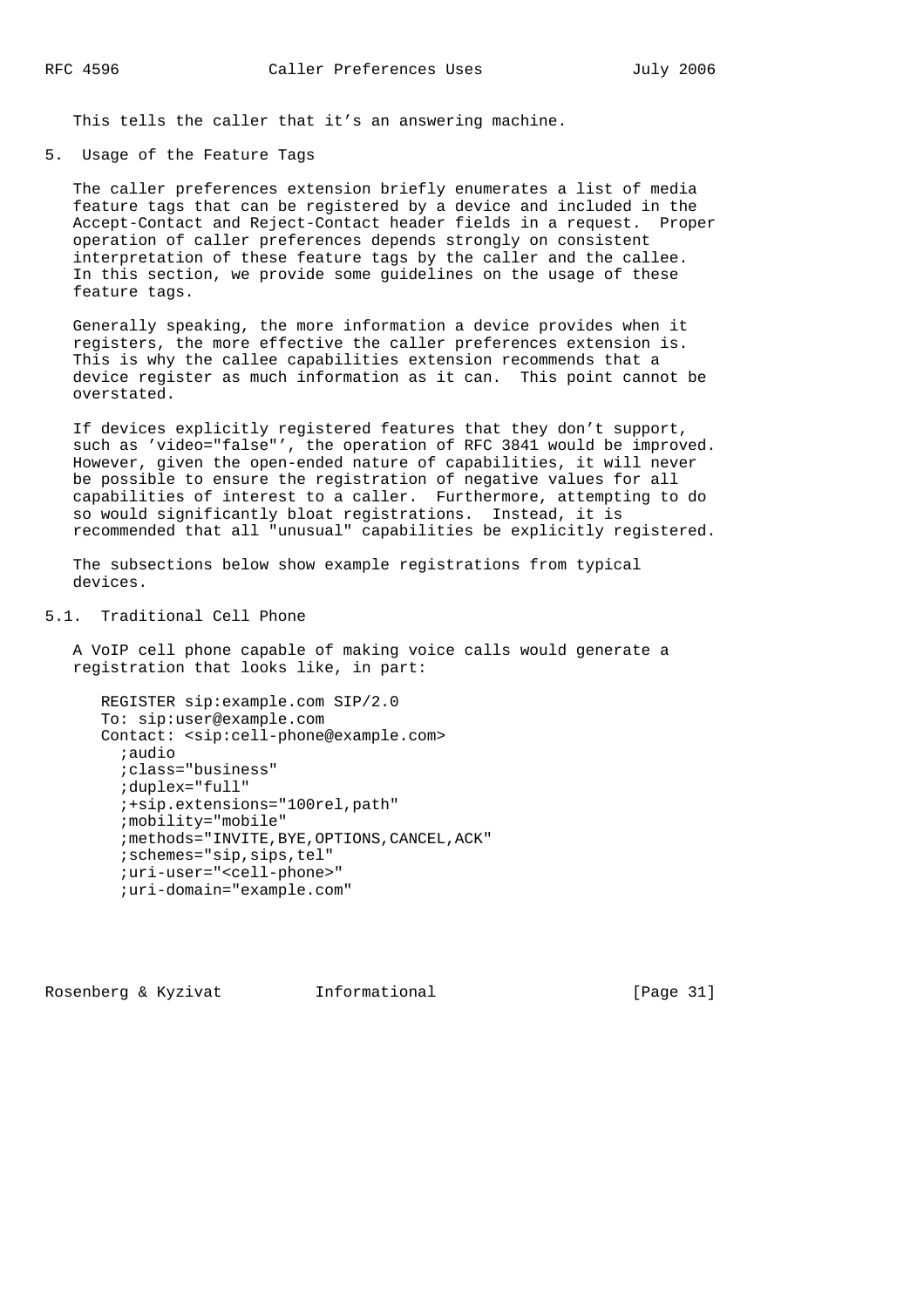## 5.2. Traditional Work Phone

 A traditional landline IP PBX phone would generate a registration that looks like:

```
 REGISTER sip:example.com SIP/2.0
 To: sip:user@example.com
 Contact: <sip:ippbx-phone@example.com>
   ;audio
   ;class="business"
   ;duplex="full"
   ;events="dialog"
   ;+sip.extensions="100rel,privacy"
   ;mobility="fixed"
  ; methods="INVITE, BYE, OPTIONS, CANCEL, ACK, SUBSCRIBE"
   ;schemes="sip,sips,tel"
   ;uri-user="<ippbx-phone>"
   ;uri-domain="example.com"
```
 This device also supports the dialog event package and several SIP extensions that would be typical in an IP PBX phone.

## 5.3. PC Messaging Application

 A PC messenger client, capable of just doing presence and IM (no voice) would generate a registration that looks like:

```
 REGISTER sip:example.com SIP/2.0
 To: sip:user@example.com
 Contact: <sip:pc-msgr@example.com>
  ;class="personal"
   ;mobility="fixed"
   ;methods="OPTIONS,MESSAGE,NOTIFY"
   ;schemes="sip,sips,im,pres"
   ;uri-user="<pc-msgr>"
   ;uri-domain="example.com"
```
Rosenberg & Kyzivat Informational [Page 32]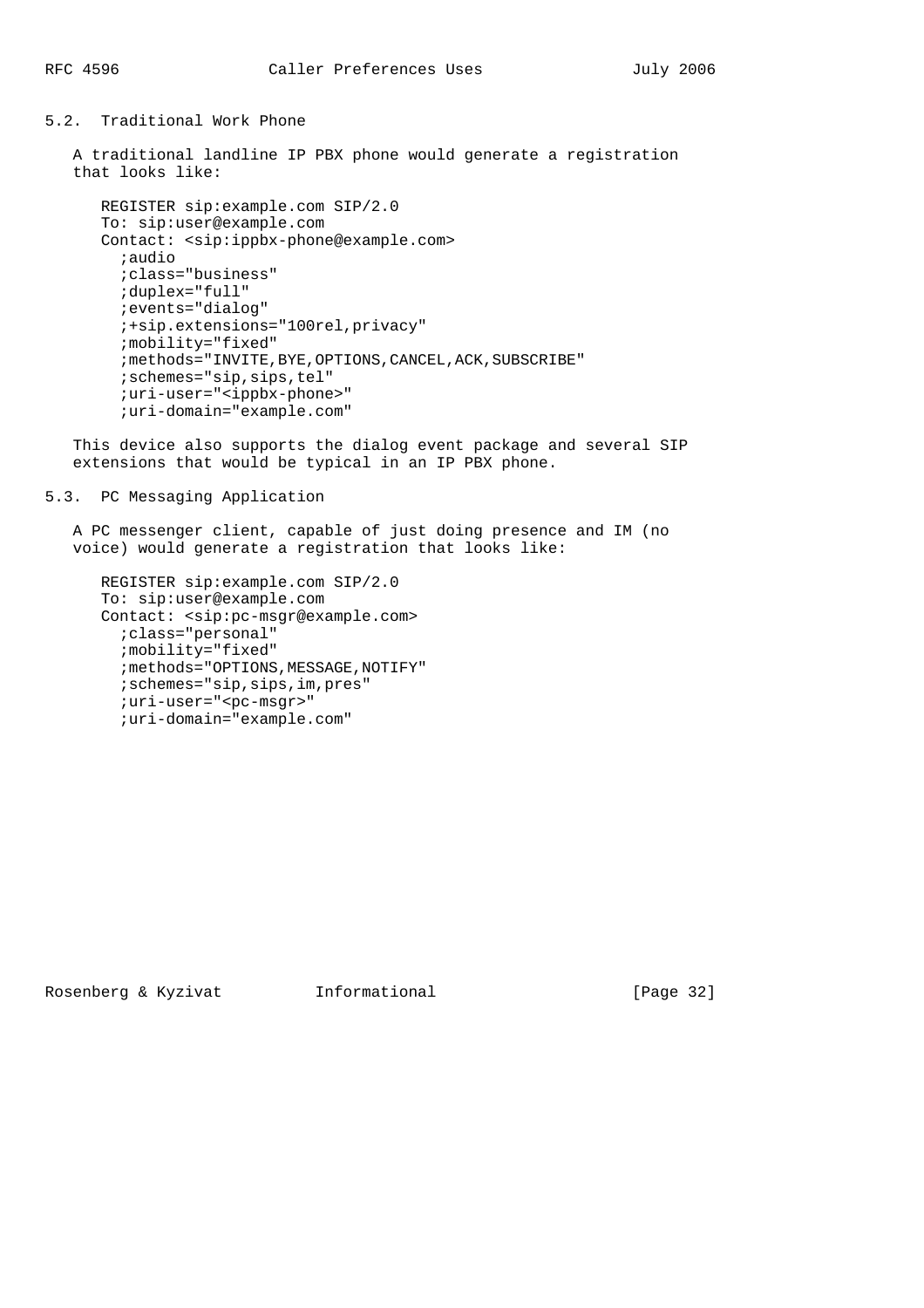## 5.4. Standalone Videophone

 A standalone IP videophone, capable of audio and video, would generate a registration that looks like, in part

```
 REGISTER sip:example.com SIP/2.0
 To: sip:user@example.com
 Contact: <sip:vp@example.com>
   ;audio
   ;video
   ;class="business"
   ;duplex="full"
   ;mobility="fixed"
  ; methods="INVITE, BYE, OPTIONS, CANCEL, ACK"
   ;schemes="sip,sips,tel"
   ;uri-user="<vp>"
   ;uri-domain="example.com"
```
6. Example of Implementation of Preference and Capability Matching

 RFC 3841 [3] utilizes the definitions and feature matching algorithm defined in RFC 2533 [6]. This provides a precise normative specification of the algorithm. However, that specification isn't ideal as a guideline for implementation because it is more complex than is required for the restricted use employed by RFC 3841. (The simplification is primarily because a particular feature tag may only appear once in each Contact, Accept-Contact, or Reject-Contact header.)

 This section provides a sample approach to implementing the matching of caller preferences to callee capabilities; it does not require the use of the notation and techniques of RFC 2533. It is not normative, but is believed to be consistent with that definition. It may be considered an alternative for that portion of RFC 3841 beginning with Section 7.2.3 and extending to the end of page 13 in the middle of Section 7.2.4.

 In this section, there are frequent references to syntactic elements defined by ABNF in RFC 3840, Section 9, and RFC 3841, Section 10. Here, ABNF elements are enclosed to single quotes -- for example, 'feature-param'. Such a reference identifies a sequence of octets within a SIP request that match the corresponding ABNF element when the sip request is parsed according to RFCs 3261, 3840, and 3841.

Rosenberg & Kyzivat Informational [Page 33]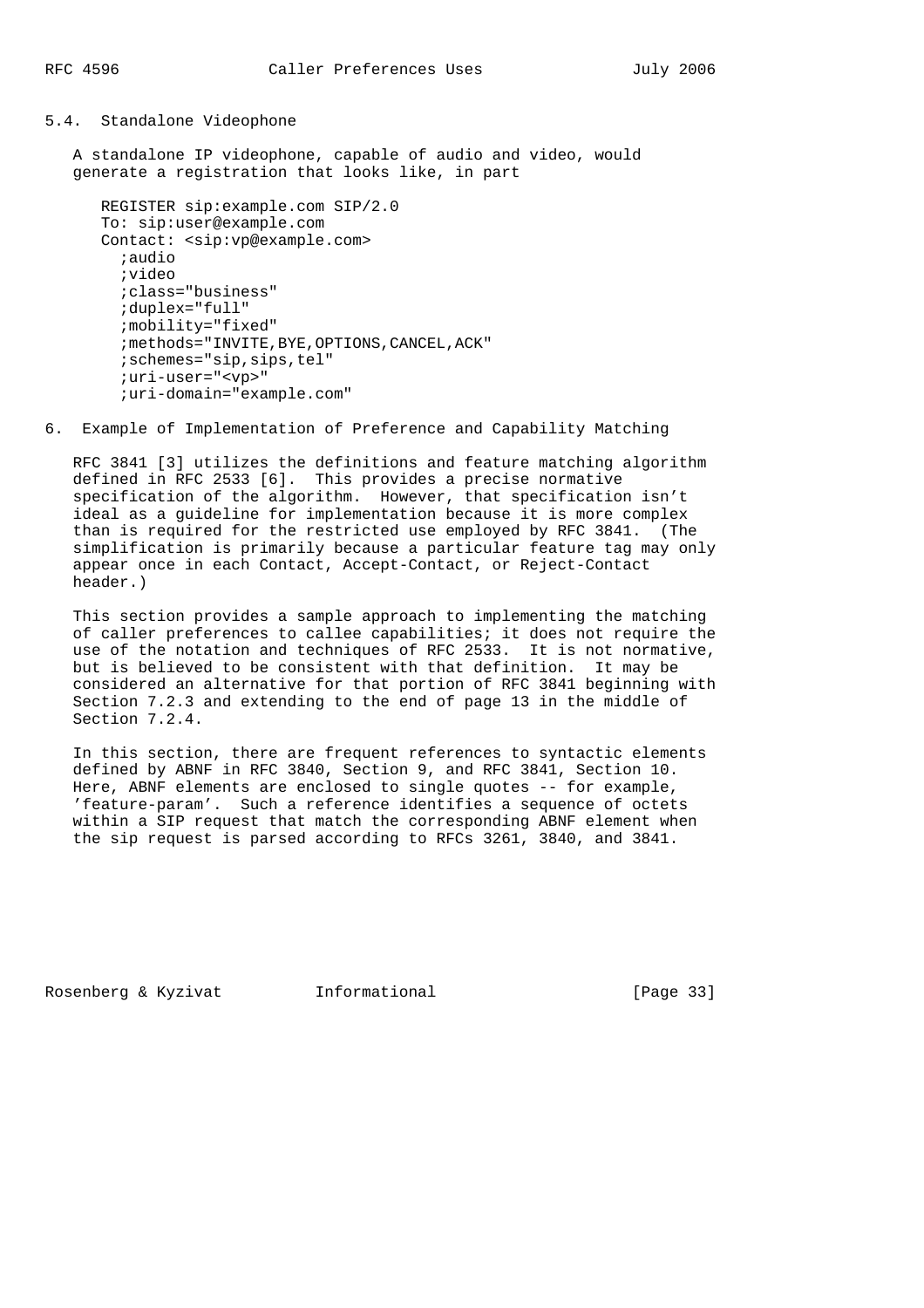6.1. Extracting a Feature Set from a Header

 Contact header fields, Accept-Contact header fields, and Reject- Contact header fields each contain zero or more 'feature-param's, each in turn may contain one or more 'tag-value's, or a 'string value'. The first step is to extract from each header field a more useful representation as a feature set, herein called an FS. (This FS representation of a feature set representation differs from that in RFC 2533.) This process is the same for each type of header.

 An FS consists of a set of one or more feature params denoted by FP. Each FP has a name, denoted FP.NAME, and a set of one or more value ranges denoted by VR. Each VR consists of:

- o A type (VR.TYPE): either token (TOKEN-TYPE), string (STRING-TYPE), or number-range (RANGE-TYPE)
- o A negation flag (VR.NEGATION): either NEGATED, or NON-NEGATED
- o The actual value, differing by type:
	- \* For TOKEN-TYPE and STRING-TYPE, a sequence of octets (VR.OCTETS)
	- \* For RANGE-TYPE, a pair of signed real numbers (VR.LB and VR.UB) representing the lower and upper bounds on the range, inclusive.

 A single FS is created to represent the features of one header. (Contact, Accept-Contact, Reject-Contact.) Within the FS, an FP is created for each 'feature-param' in the header. To create an FP, a 'feature-param' is examined as follows:

- o If the 'feature-param' contains an instance of 'other-tags', then FP.NAME is the value matched by 'ftag-name'.
- o Otherwise, the 'feature-param' contains an instance of 'base tags'. If the value matched by 'base-tags' is "language" or "type", then FP.NAME is just the value matched by 'base-tags'. If not, then FP.NAME is the value matched by 'base-tags' and prefixed with "sip.".
- o The value of the 'feature-param', if any, is processed (according to the rules in the next section) to extract a set of one or more VRs that are associated with the FP.

Rosenberg & Kyzivat Informational [Page 34]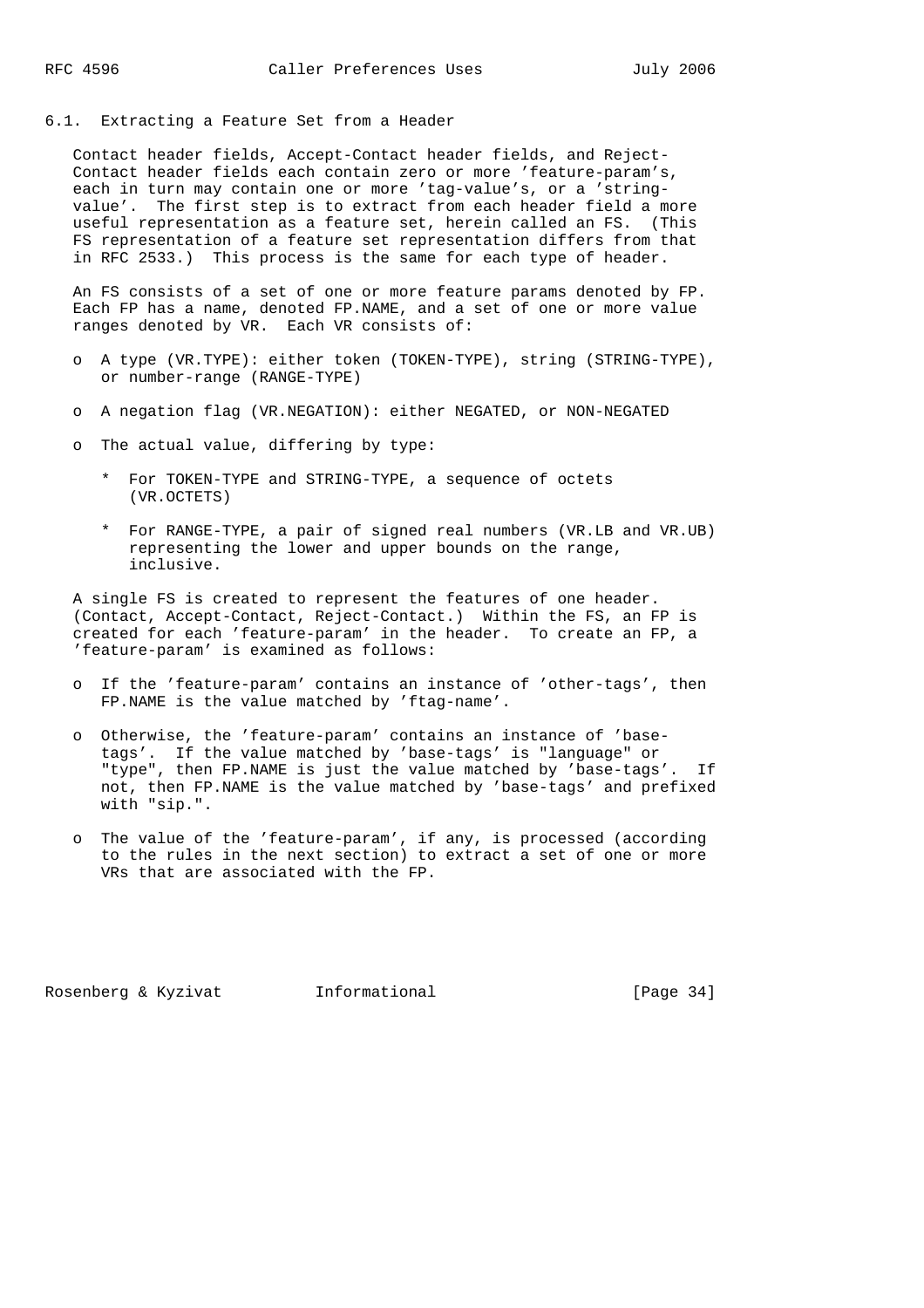## 6.2. Extracting Values from a Feature Parameter

 The value of a 'feature-param' is an encoded representation (as specified in RFC 3840) of one or more value ranges of the corresponding feature. There are several data types that these values may take on: boolean, token, string, number, or numeric range. The type is determined by the encoded form of the value. (These types and their representations are specific to this implementation.)

 (Note: numeric values can explicitly represent a range of values. The other types only represent single value: a degenerate range. The term value range is used to encompass all of these.)

 The value of the 'feature-param' ('string-value', 'tag-value-list', or none) is converted to VR form as follows:

- o If there is no value, then a single new VR is created with VR.TYPE = TOKEN-TYPE, VR.NEGATION = NON-NEGATED, and VR.OCTETS set to "true".
- o If the 'feature-param' contains a 'string-value', then a single new VR is created with VR.TYPE = STRING-TYPE, VR.NEGATION = NON-NEGATED, and VR.OCTETS is set to the octets matching 'qdtext'.
- o Otherwise the 'feature-param' contains a 'tag-value-list', and a new VR is created for each 'tag-value' in the 'tag-value-list', as follows:
- o If the 'tag-value' begins with "!", VR.NEGATION = NEGATED; otherwise, VR.NEGATION = NON-NEGATED.
- o If the 'tag-value' contains a 'boolean' or 'token-nobang', then VR.TYPE = TOKEN-TYPE, and VR.OCTETS is set to the octets matched by 'boolean' or 'token-nobang'.
- o If the 'tag-value' contains a 'numeric', VR.TYPE = RANGE-TYPE and:
	- \* If 'numeric-relation' is "<=", VR.UB is set to the numeric value matching 'number'. VR.LB is set to MIN-REAL (a negative number with the largest expressible magnitude.)
	- \* If 'numeric-relation' is "=", both VR.LB and VR.UB are set to the numeric value matching 'number'.
	- \* If 'numeric-relation' is ">=", VR.LB is set to the numeric value matching 'number' plus a small epsilon. VR.UB is set to MAX-REAL (a positive number with the largest expressible magnitude).

Rosenberg & Kyzivat Informational [Page 35]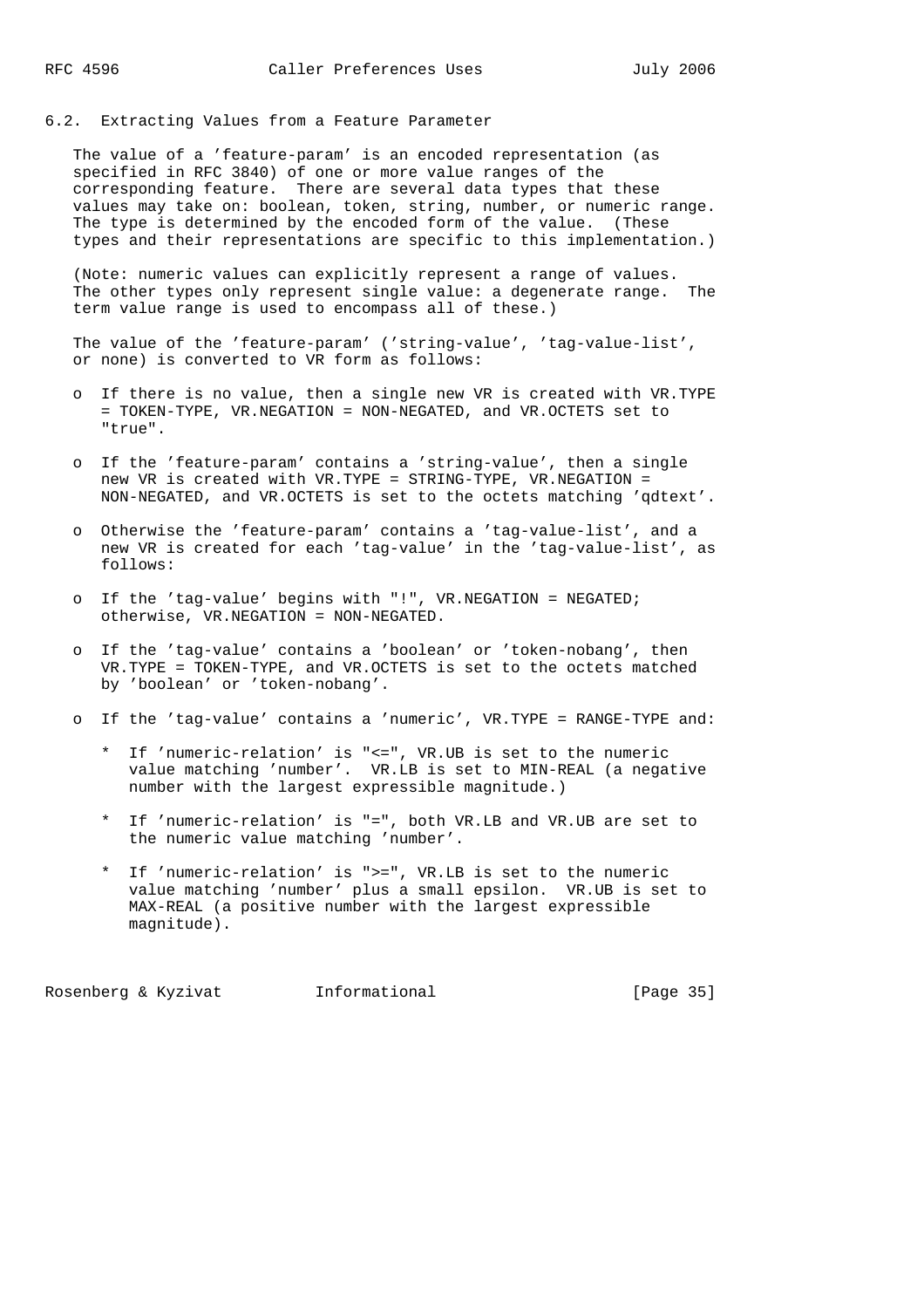\* Else the 'numeric-relation' consists of two 'number's separated by a colon. In this case, VR.LB is set to the numeric value of the smaller of the two numbers, and VR.UB is set to the numeric value of the larger of the two numbers.

6.3. Comparing Two Value-Ranges

 Two VRs match if their ranges overlap. The comparison is done according to type, and only comparisons between like types are defined. When two VRs of differing types are compared, they are considered not to overlap. Either or both of the VRs may be NEGATED. Comparison proceeds as follows:

o If the VRs are of different types, the match is false.

o Otherwise:

- \* Two VRs with VR.TYPE = RANGE-TYPE match if max(VR1.LB, VR2.LB)  $\leq$  min(VR1.UB, VR2.UB).
- \* Two VRs with VR.TYPE = TOKEN-TYPE match if their respective VR.OCTETS values compare equal by case-insensitive comparison.
- \* Two VRs with VR.TYPE = STRING-TYPE match if their respective VR.OCTETS values compare equal by case-sensitive comparison.
- o The result (true/false) is then negated if VR1.NEGATION = NEGATED, and negated again if VR2.NEGATION = NEGATED.
- 6.4. Feature Set to Feature Set Matching

 In RFC 2533, the matching of two feature sets is commutative, but as applied to caller preferences matching it is not. In this application, one feature set comes from an Accept-Contact or Reject- Contact header, and the other comes from a Contact header. For purposes of this description, these will be termed the preferred features (FSp) and the capability-features (FSc), respectively. Non-commutativity arises from explicit tests for the presence among capability-params of feature param names used in preferred-features.

 A preferred-features feature set FSp may be matched to one capability-features feature set FSc, and this yields the following metrics:

- o NPF The number of preferred-features.
- o NCF The number of preferred-features for which there is a capability-feature of the same name.

Rosenberg & Kyzivat Informational [Page 36]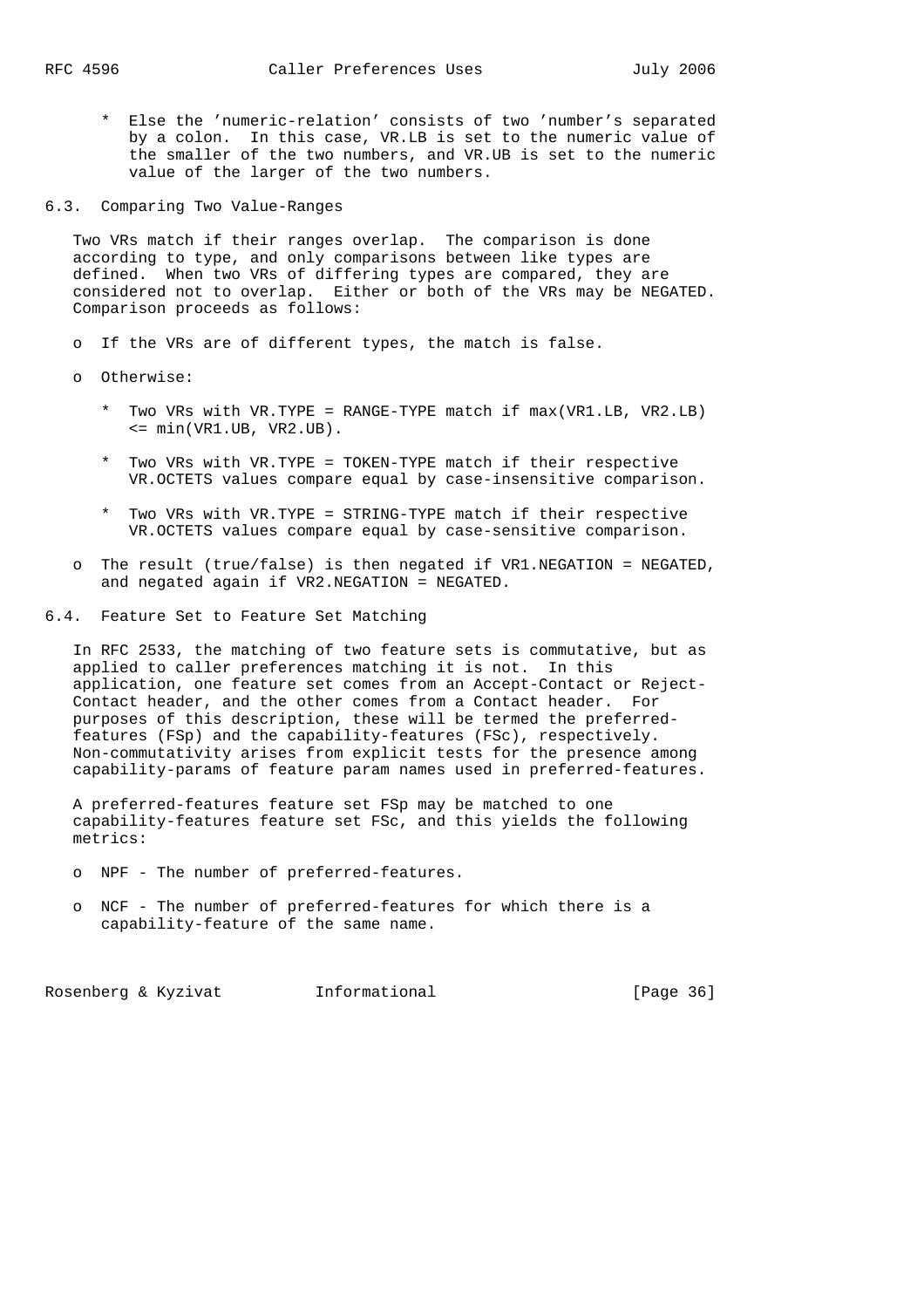o NVM - The number of value matches between corresponding features of the two feature sets.

 For a particular pair of FPp and FPc, these metrics are computed as follows:

- o All the metrics are set to zero.
- o The following steps are applied for each feature param (FPp) of the FSp:
	- \* NPF is incremented.
	- \* A corresponding FP with the same name is sought (using case insensitive comparison) in the FSc.
	- \* If a corresponding feature param (FPc) is found:
		- + NCF is incremented.
		- + Every VR of FPp is matched to every VR of FPc.
		- + If any of those matches succeed, NVM is incremented.
- 6.5. Selecting and Ordering Contacts Based on Caller Preferences
- 6.5.1. Reject-Contact Processing

 The reject processing specified in Section 7.4.2 of RFC 3841 may be performed as follows:

- o For each candidate Contact in the target set, match the feature set of each Reject-Contact to it.
- o If (NVM == NPF)  $\&$  (NCF == NPF), remove the contact URI from the target set.
- 6.5.2. Accept-Contact Processing

 The matching of an Accept-Contact against a Contact and subsequent scoring of the match specified in Section 7.4.2 of RFC 3841 may be performed as follows:

 o Match the feature set of the Accept-Contact to that of the Contact as specified in Section 6.4.

Rosenberg & Kyzivat 1nformational [Page 37]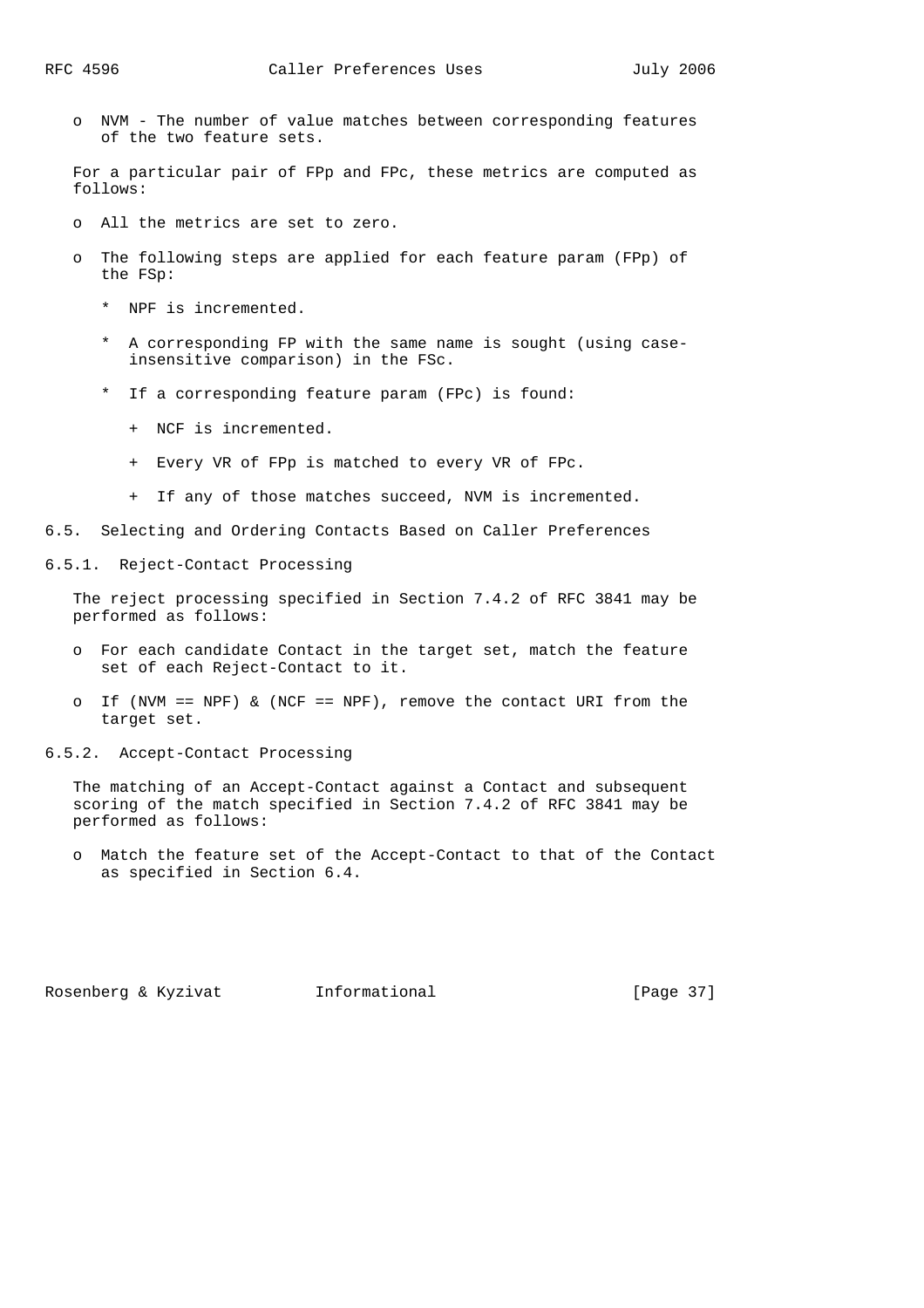- o If (NVM < NCF), then the match failed. If the Accept-Contact had its "require" flag set, then discard the corresponding contact URI from the target set.
- o Compute the score as NVM/NPF.
- o Apply the "require" and "explicit" flags as specified in the text and Figure 7 of RFC 3841.
- 7. Security Considerations

 This document provides explanation and examples of the use and implementation of RFCs 3840 and 3841. The security considerations sections of those documents apply to the material presented here.

8. Acknowledgements

 The authors would like to thank Rohan Mahy for his input in this specification.

- 9. Informative References
- [1] Rosenberg, J., Schulzrinne, H., Camarillo, G., Johnston, A., Peterson, J., Sparks, R., Handley, M., and E. Schooler, "SIP: Session Initiation Protocol", RFC 3261, June 2002.
	- [2] Rosenberg, J., Schulzrinne, H., and P. Kyzivat, "Indicating User Agent Capabilities in the Session Initiation Protocol (SIP)", RFC 3840, August 2004.
	- [3] Rosenberg, J., Schulzrinne, H., and P. Kyzivat, "Caller Preferences for the Session Initiation Protocol (SIP)", RFC 3841, August 2004.
	- [4] Mankin, A., Bradner, S., Mahy, R., Willis, D., Ott, J., and B. Rosen, "Change Process for the Session Initiation Protocol (SIP)", BCP 67, RFC 3427, December 2002.
	- [5] Lennox, J. and H. Schulzrinne, "Call Processing Language Framework and Requirements", RFC 2824, May 2000.
	- [6] Klyne, G., "A Syntax for Describing Media Feature Sets", RFC 2533, March 1999.
	- [7] Rosenberg, J., Schulzrinne, H., and R. Mahy, "An INVITE- Initiated Dialog Event Package for the Session Initiation Protocol (SIP)", RFC 4235, November 2005.

Rosenberg & Kyzivat Informational [Page 38]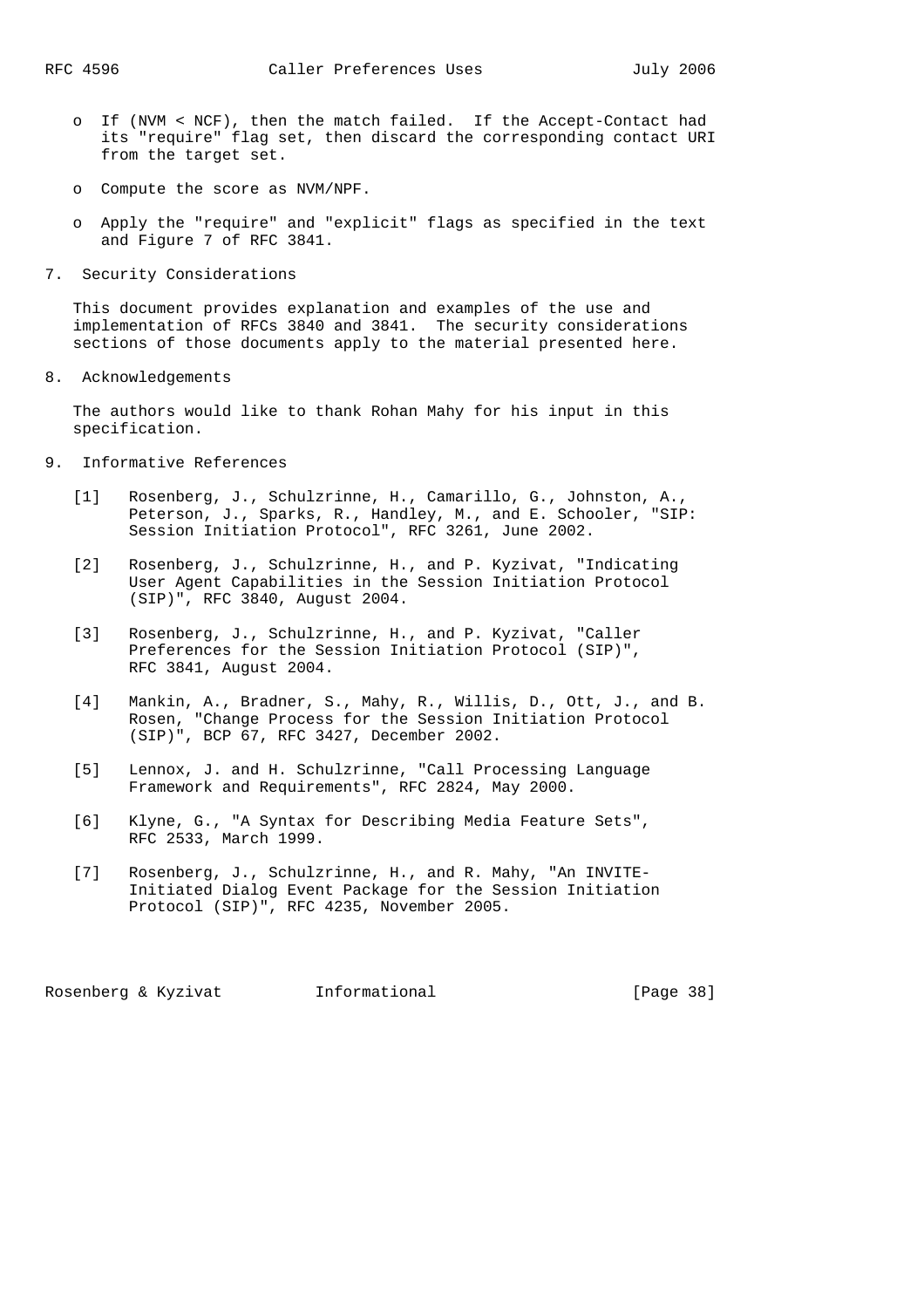- [8] Rosenberg, J., "A Presence Event Package for the Session Initiation Protocol (SIP)", RFC 3856, August 2004.
- [9] Rosenberg, J., Peterson, J., Schulzrinne, H., and G. Camarillo, "Best Current Practices for Third Party Call Control (3pcc) in the Session Initiation Protocol (SIP)", BCP 85, RFC 3725, April 2004.
- [10] Campbell, B., "The Message Session Relay Protocol", Work in Progress, July 2006.

Authors' Addresses

 Jonathan Rosenberg Cisco Systems 600 Lanidex Plaza Parsippany, NJ 07054 **US**  Phone: +1 973 952-5000 EMail: jdrosen@cisco.com URI: http://www.jdrosen.net Paul Kyzivat

 Cisco Systems 1414 Massachusetts Avenue Boxborough, MA 01719 US

 Phone: +1 978 936-1881 EMail: pkyzivat@cisco.com

Rosenberg & Kyzivat 1nformational [Page 39]